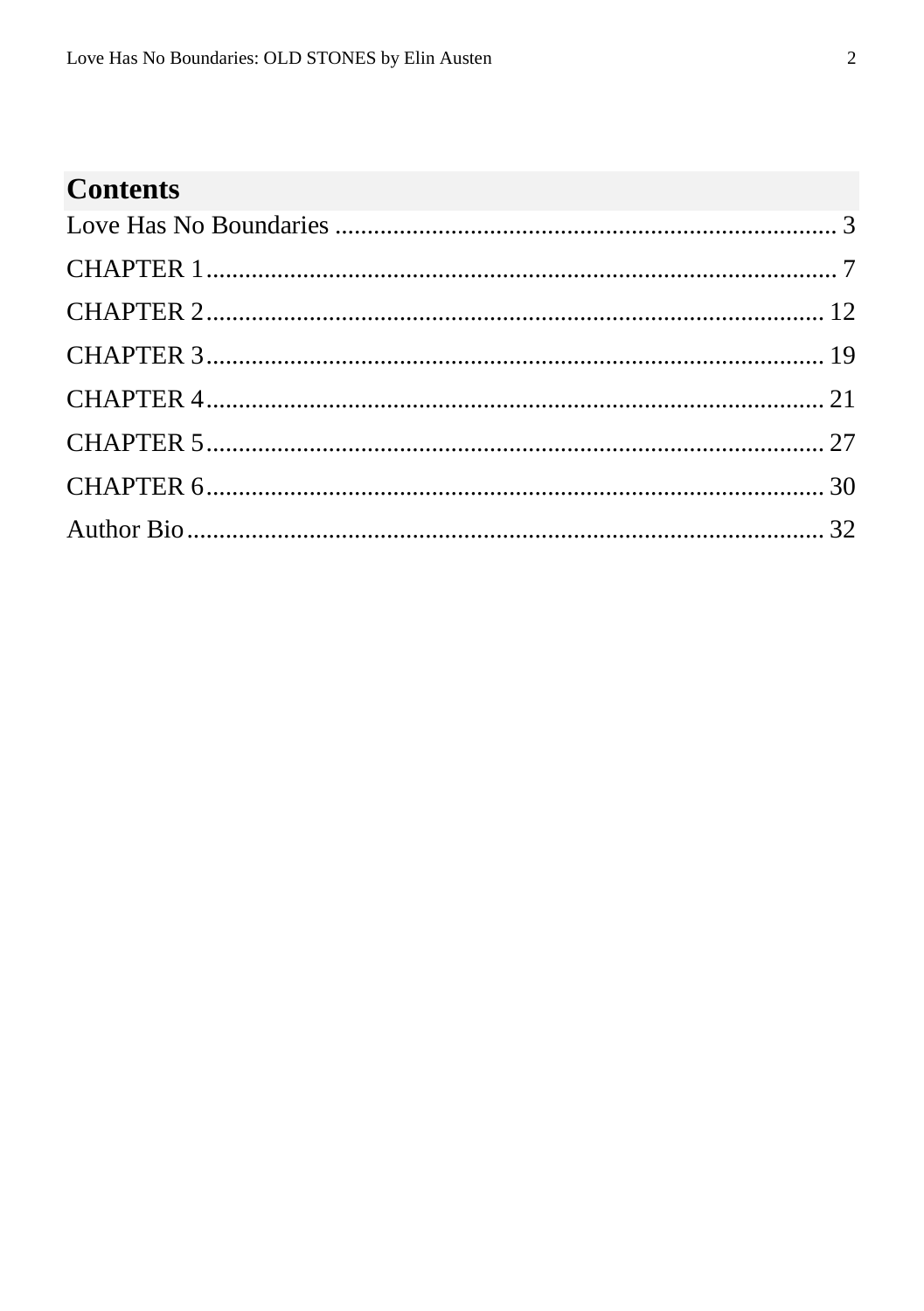# <span id="page-2-0"></span>**Love Has No Boundaries**

*An M/M Romance series*

## **OLD STONES By Elin Austen**

## **Introduction**

The story you are about to read celebrates love, sex and romance between men. It is a product of the *Love Has No Boundaries* promotion sponsored by the *Goodreads M/M Romance Group* and is published as a free gift to you.

## **What Is Love Has No Boundaries?**

The *Goodreads M/M Romance Group* invited members to choose a photo and pen a letter asking for a short M/M romance story inspired by the image; authors from the group were encouraged to select a letter and write an original tale. The result was an outpouring of creativity that shone a spotlight on the special bond between M/M romance writers and the people who love what they do.

A written description of the image that inspired thisstory is provided along with the original request letter. If you'd like to view the photo, please feel free to join the [Goodreads](http://www.goodreads.com/group/show/20149-m-m-romance) M/M Romance Group and visit the discussion section: *Love Has No Boundaries*.

Whether you are an avid M/M romance reader or new to the genre, you are in for a delicious treat.

## **Words of Caution**

Thisstory may contain sexually explicit content and is**intended for adult readers.** It may contain content that is disagreeable or distressing to some readers. The *M/M Romance Group* strongly recommends that each reader review the General Information section before each story for story tags as well as for content warnings.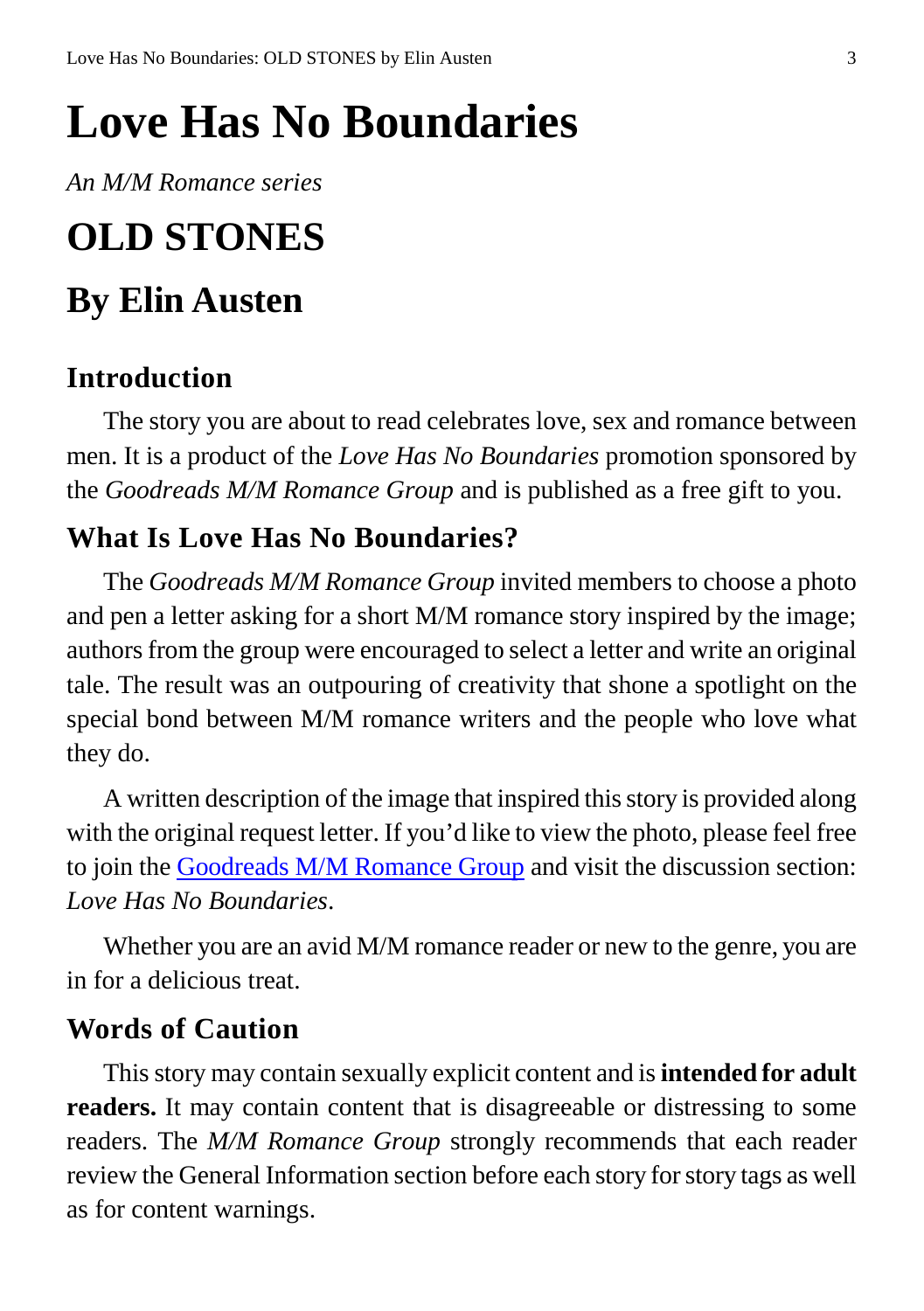This story is a work of fiction. Names, characters, places and incidents are the products of the author's imagination or are used fictitiously. Any resemblance to actual events, locales, or persons, living or dead, is entirely coincidental.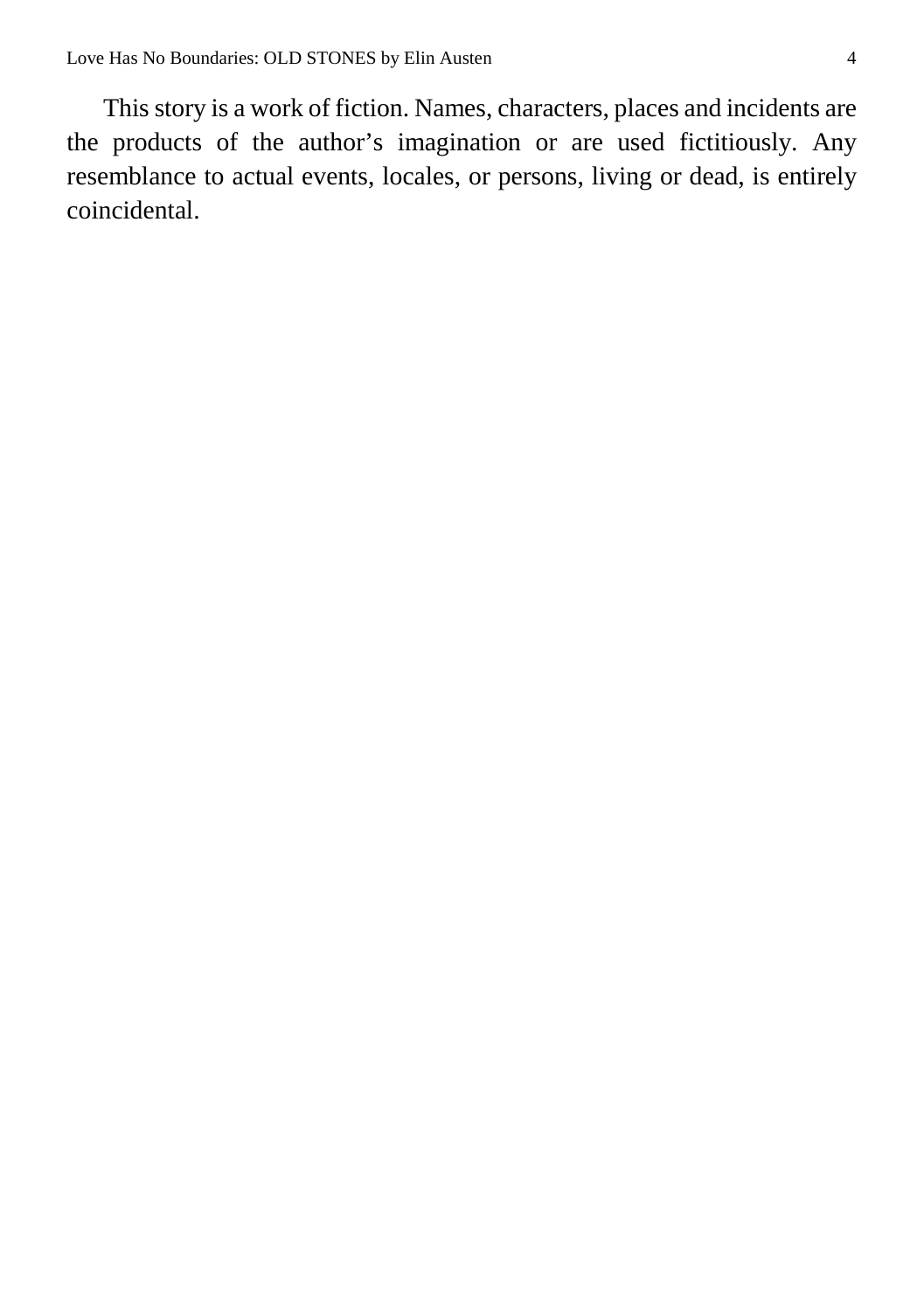All rights reserved worldwide.

This eBook may be distributed freely in its entirety courtesy of the *Goodreads M/M Romance Group*. This eBook may not be sold, manipulated or reproduced in any format without the express written permission of the author.

Old Stones, Copyright © 2013 Elin Austen

Cover Design by Goodreads M/M Romance Group

This ebook is published by the *M/M Romance Group* and is not directly endorsed by or affiliated with Goodreads Inc.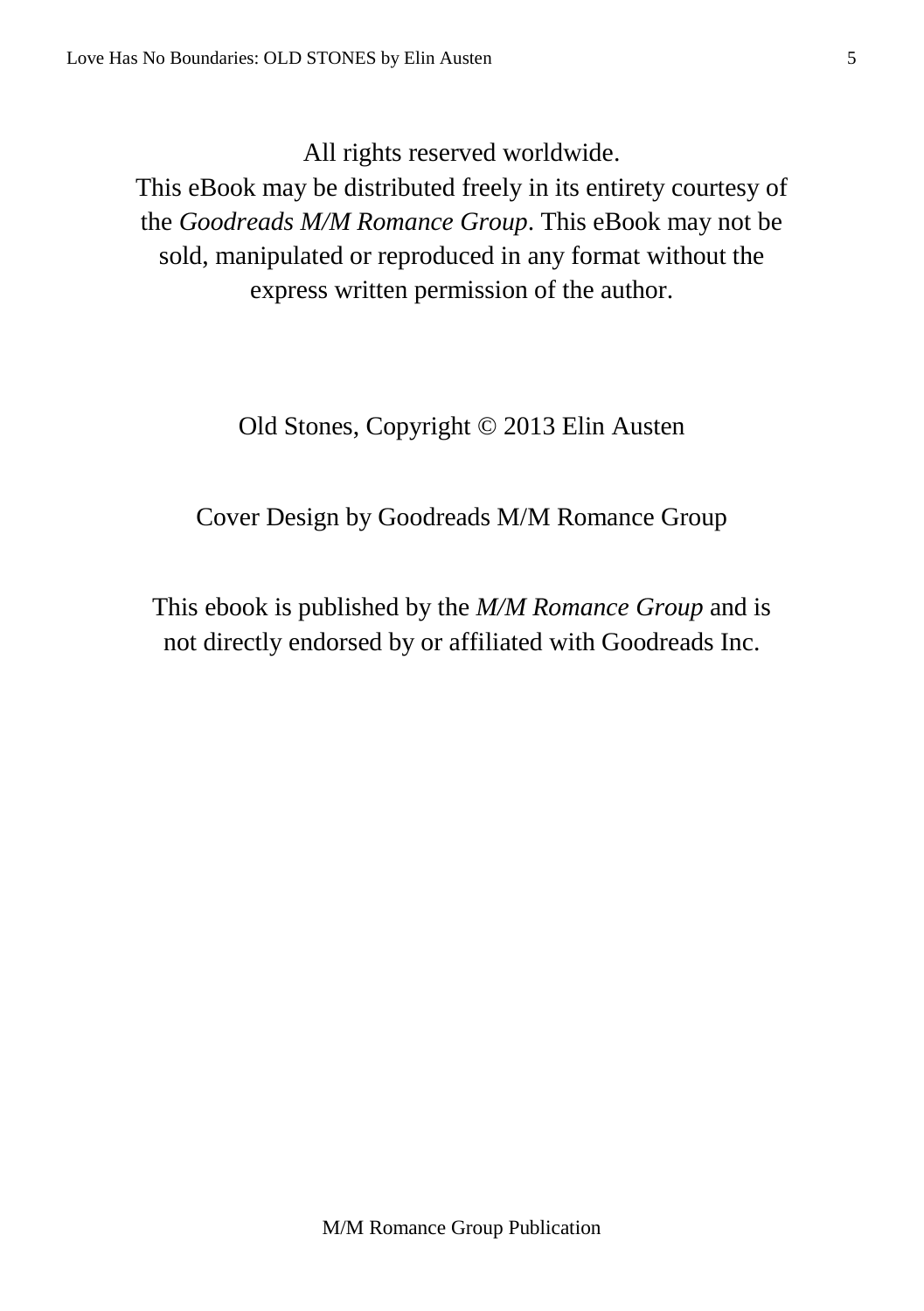## **OLD STONES**

## **By Elin Austen**

## **Photo Description**

A priest holds an axe over the chains of a second man… a prisoner, preparing to strike. Do these two men know each other, maybe from childhood? Why did they go down separate paths and how did they end up here?

## **Story Letter**

## *Dear Author,*

*As you see, one of these men is a priest, the other, an escaped prisoner. I feel they knew each othersince boyhood. How could they end on such different paths? What was it that broke their friendship?*

*Please no BDSM, D/s, poly, no evil females.*

*I don't mind if there is no sex or if the story is not HEA—write as your muse dictates you.*

*Bonus for historical fic, amateur detective work, revenge.*

*Thank you*

*Sincerely,*

*Anna*

## **Story Info**

**Genre:** 20<sup>th</sup> century historical

**Tags:** captivity, in the closet, men with pets, priest, researcher, religion, post-war WWII

**Word Count:** 9,247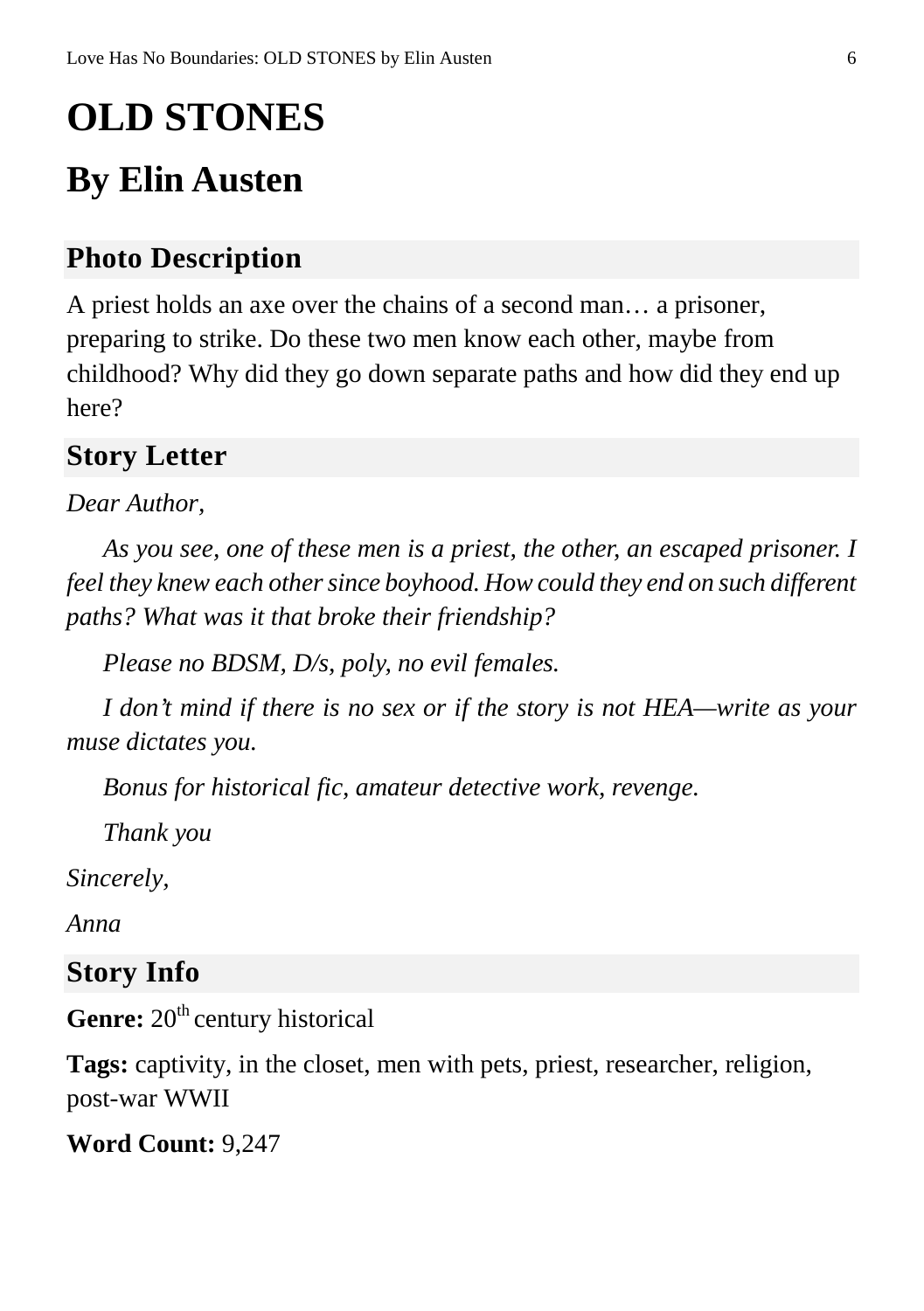## **OLD STONES By Elin Austen**

#### CHAPTER 1

#### *Russian Zone, Allied-occupied Germany, Spring, 1946*

<span id="page-6-0"></span>Father Anton walked along the riverbank with his dog in the quiet evening, praying to God for help in understanding the feelings of anger and futility that had plagued him the last four days. Saying a funeral Mass for one of his parishioners was part of the job, and he knew that saying the words of life everlasting eased the sense of loss for those who believed. Sometimes death was a comfort, a final end to the long-suffering of illness or old age; sometimes it was a surprise, coming too soon and shrouded in sudden tragedy. Sometimes it was massive and unimaginable. Anton was struggling with one more senseless death, on top of all the others that had come to light.

Anton and the rest of the people in his village had at first not believed the news that started to filter out in the Allied-controlled newspapers last summer, describing the liberation of work camps filled with starving people in Germany and Poland and other places overrun by the Third Reich. Then photos of opened mass graves were printed, and the count of the dead kept rising as summer turned to fall and then to winter. Millions of people gone from the earth in a monstrous act of utter insanity. Father Anton still wondered where God had been the last several years, and his faith had faltered. All through the harsh winter, one of the coldest on record, Anton wondered just what the fuck God's plan was. Now that spring had finally come to a land stripped lean by the war, Anton had felt his spirit rising along with the warming breeze, and allowed himself to hope that a reason would be made clear to him and that he would once again find comfort in God's word. And then four days ago he had been called to young Tabbart's home late in the night.

"A queer beating," the constable had told him privately out of hearing of the grieving parents. "He tried to kiss a boy," the outraged constable fumed.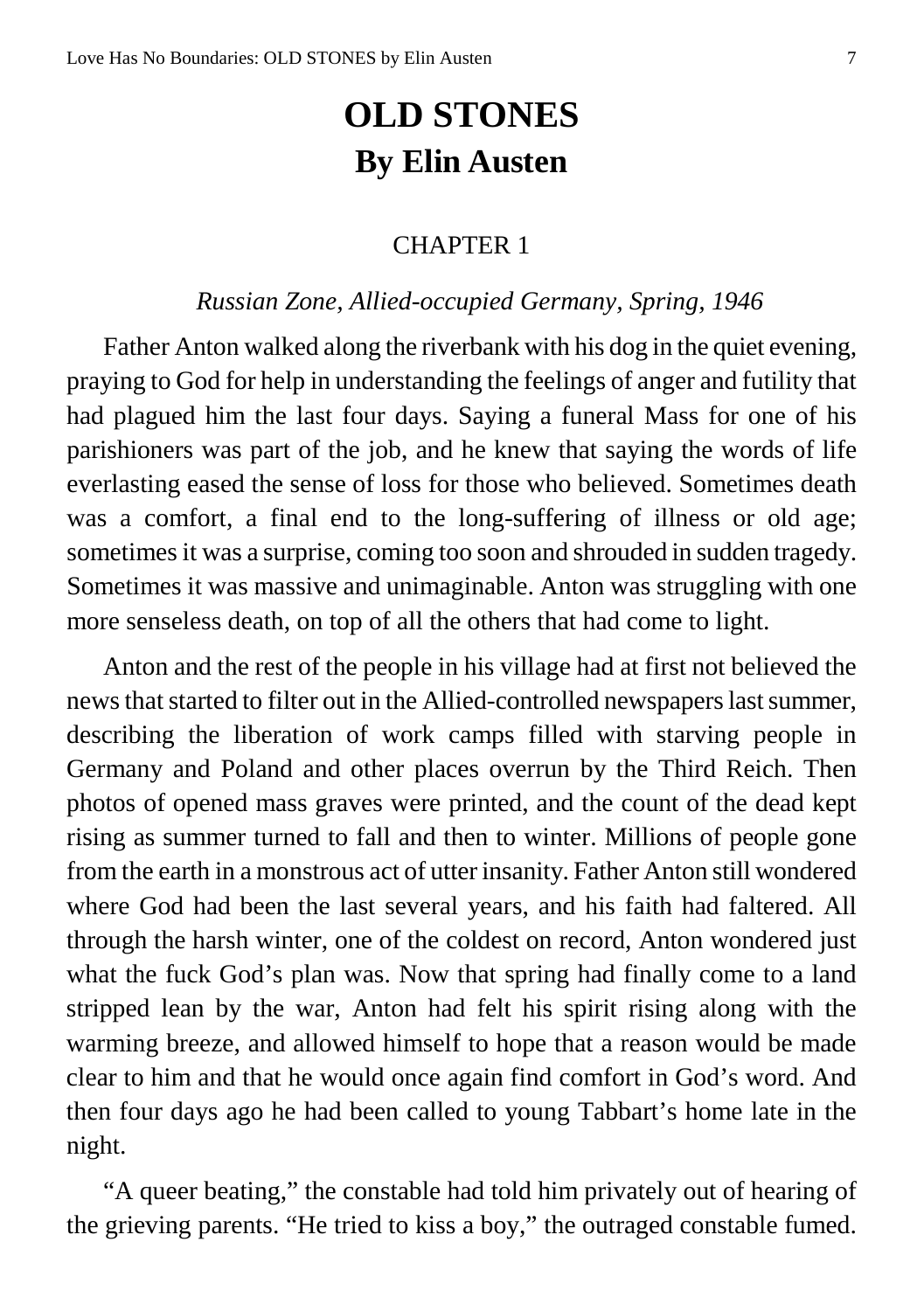"Don't know what he was thinking. He was attacked by persons unknown and left by the side of the road. No one's saying anything. Nothing more I can do." The constable snapped his notepad closed and stalked out of the house. Anton knew the constable did not consider the beating of a homosexual a crime, and the thugs would likely never face punishment. Tabbart breathed hislast breath and slipped away early the next morning without ever waking.

Anton's shoulders slumped as his thoughts returned to earlier this day, when he had led a small group of mourners in a Mass of the Angels, asking God's blessing for the teenager buried today. Anton had been especially aware of young Tabbart, eversince the day the ten-year-old was brought to church by his proud parents to serve as an altar boy for a brand new Father Anton, fresh out of seminary and newly ordained. Tabbart served at every Mass said by Anton and as such held a special place in his heart. A sweet and happy child, Tabbart had grown into a confused and depressed teen. It was only in the confessional that Father Anton learned what bothered Tabbart. He had come to realize that he liked boys and believed he was damned to hell because of it. Anton had counseled Tabbart to accept himself, for who was he to question how God made him? Anton had gently spoken from the heart, echoing the words he had privately told himself through the years. Tabbart had seemed calmer in the weeks following that guilt-ridden confession, and Anton had believed the teen had benefited from the kind words of acceptance and absolution he had granted him. Then Tabbart had been beaten and died.

On this evening after laying Tabbart to rest in the church graveyard, Anton wondered again if he should have strongly counseled Tabbart to not act on his feelings, to harshly condemn him and perhaps save his life by doing so. Now he would never know. He bowed his head and stared down into the churning grey water of the river, rising with snowmelt and close to overrunning its banks. One more senseless death seemed to be pushing Anton over a line, a line he had drawn six years ago when he entered the seminary and had a heartfelt one-sided conversation with God.

Anton wasn't sure how long he had stood in silent contemplation when his dog Duzzi caught his attention. Duzzi snuffled excitedly under the copse of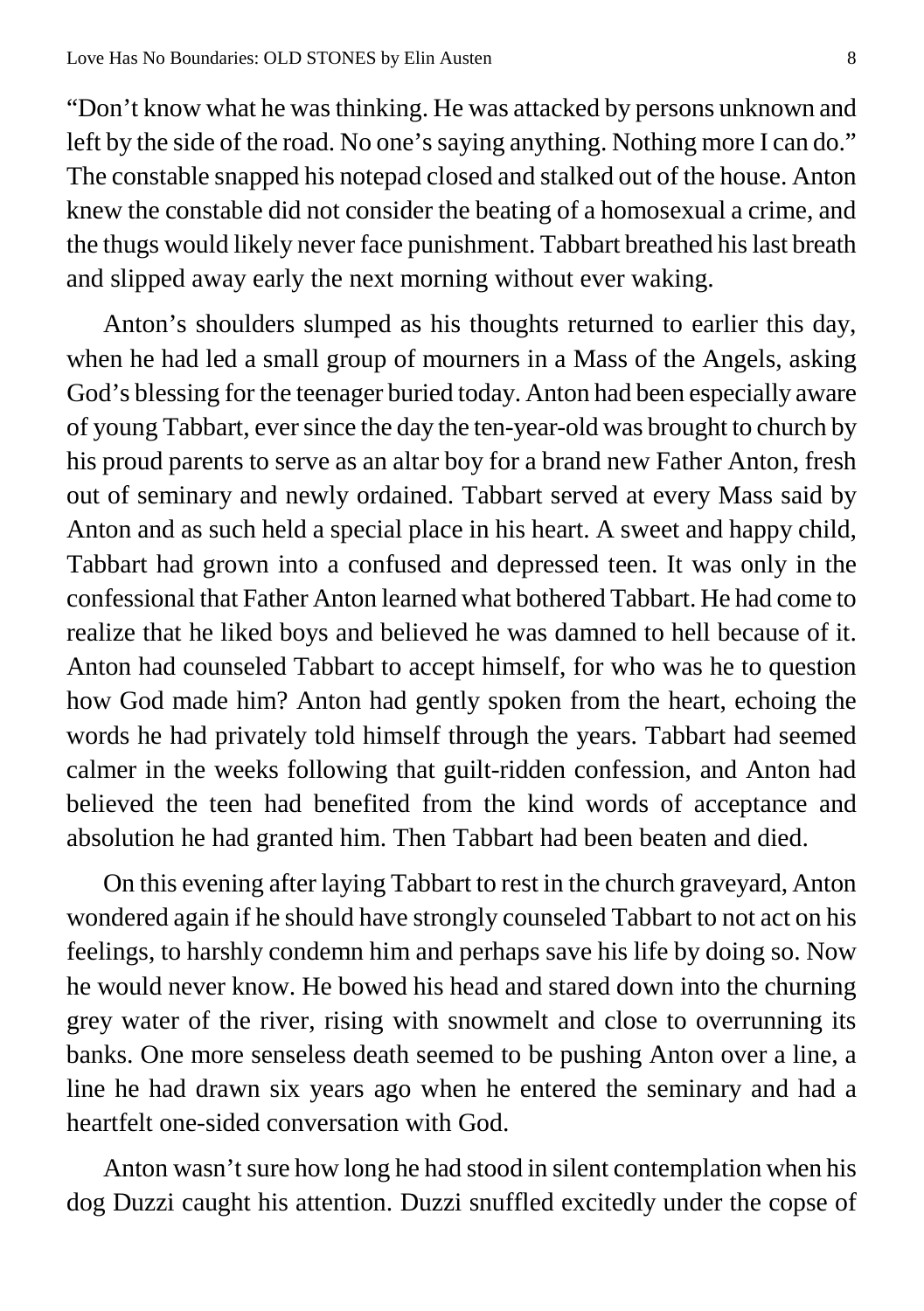trees by the riverbank, probably searching for hares. Anton pulled the small throw net from his pocket and waited for a hare to come bounding out of the brush, not wanting to miss an opportunity to capture fresh meat. Anton could stretch a single hare to several days' worth of meals. He was so tired of boiled turnips and dried apples from the root cellar, with an occasional fish if he was lucky enough to catch one. Duzzi backed out of the tangle by the trees, dragging something. Anton peered closer and bent down to inspect the dark object Duzzi proudly held in his mouth. A shoe? Thoroughly soaked but in good repair, he noted. Perhaps its mate was in the tangle, too? Good shoes were hard to come by these days, and the Allied occupiers weren't keen on providing such items to the defeated citizenry. Anton pushed his way into the brush, pulling low branches aside as he searched the ground. There! That dark lump resembled a shoe, even covered with a good layer of river mud. Anton grasped it and pulled, and it came loose with a sucking sound.

He sat down hard and stared at a newly uncovered bare foot. The skin was white and wrinkled, not bloated or purpled with decay. Anton lightly sniffed the air and did not detect any scent of rot. He pushed more branches aside, uncovering legs and then the torso of a thin man lying on his belly in the mud and partially submerged in the chill river. Anton reached over and laid a hand on the man's neck, and felt a faint pulse. Not dead yet. Anton didn't wait for the man to wake up, knowing the cold water would probably kill him if he didn't get him warmed up and quickly. He tugged, trying to get him free of the mud and tree limbs but he seemed stuck on something. He reached around and felt the man's sides, moving up to his chest. He found a leather strap looped diagonally across the man's back and tightly knotted to one of the tree branches hanging over the riverbank. The knotted leather was hopelessly swollen. Anton pulled a penknife fromhis pocket and began to saw at the strap while Duzzi nudged the man's face and licked him. The knife did its job and the leather strap finally came free, and a leather satchel dropped from the strap onto the mud. Anton idly wondered if he had tied himself to the low branch or if someone else had knotted the leather around the branch and left him to drown when the water level reached the branches.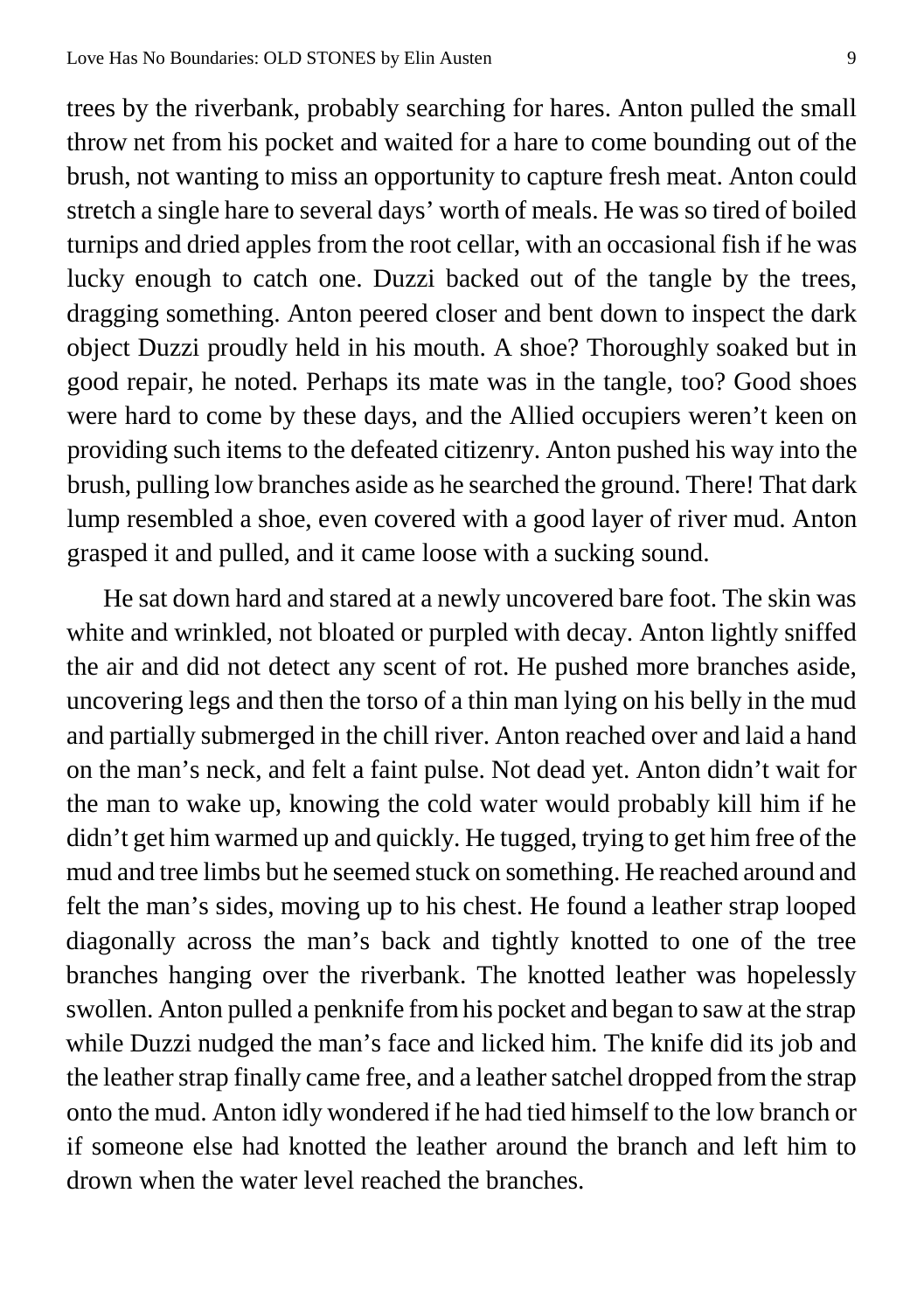Anton was relieved the darkening evening provided some cover for moving the man to his nearby parish cottage. He pulled the man up from the mud and for the first time saw the chain linking his wrists. Anton dropped him back in the mud and stepped back, not wanting anything to do with a prisoner. He thought the man was either an escaped Allied prisoner, or perhaps he had escaped from a regular German prison. He couldn't have come from one of those wretched camps; they had all been emptied before winter and the man didn't look as deathly thin as those men had. If he was a prisoner of the Allies, then he might be a war criminal. Anton didn't want to help one of those. Then again the man may have simply been a common criminal in which case Anton thought he should just be returned to jail. He frowned as Duzzi curled up in the mud next to the prone body and placed his furry face on the man's shoulder. Anton sighed. The dog's approval settled the matter. He grabbed the man under his arms and pulled him free of the branches and tangle, then hauled him up and threw him over his shoulder.

He carried him back to his cottage behind the church, thankful that the funeral participants had left hours ago. Anton placed him on the rug in front of the hearth in the old stone kitchen, the warmest place in the old cottage, and turned to put water on to heat. Duzzi trotted in behind him and dropped the leather satchel at his feet, then went back outside. Anton once again lamented the lack of a village doctor, but they hadn't had one since Dr. Stein disappeared five years ago. Anton didn't think the midwife could help the man on his hearth, and decided to simply get him warm and feed him if he woke up. When he heard the man's story, he would decide whether to fetch the constable. He stepped outside to the woodpile on the porch and grabbed an armful of firewood, noticing the chill in the air as night came. His mood lightened somewhat as he realized he didn't want this man's death on his conscience, and he immediately felt better about bringing the man in from the cold riverbank.

Duzzi returned with the shoes and dropped them by the hearth and sat down next to the unconscious man. Anton added wood to the fire and coaxed it into a fine blaze, then set a basin of warm water down and proceeded to wipe away the mud from the prone man's face. As he cleaned away the grime, the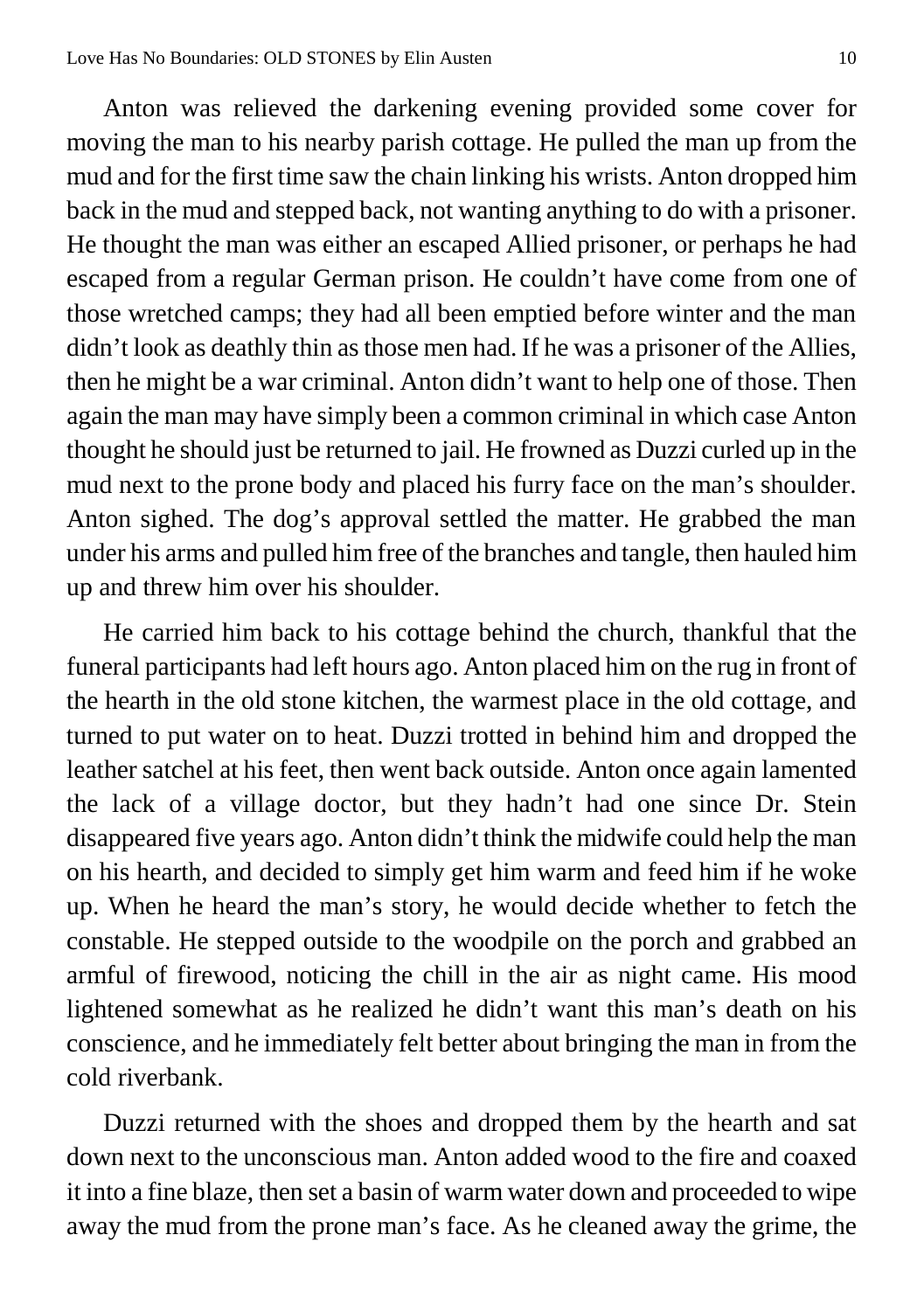man's swollen features emerged. A firm jaw and a once-fine nose, broken numerous times and never set correctly. Raised scars on his face, probably from repeated beatings. Fresh bumps and scrapesfrom contact with tree limbs and debris in the water. Dark hair. The man looked vaguely familiar, but it was hard to be sure of anything until the swelling went down. His clothes had started to dry in the heat from the fire, and Anton went to retrieve some bedding to make a pallet. The man needed a good soaking in a hot bath, but Anton wasn't trying that until he woke. He checked the man's pulse again and breathed with relief as he noted it was stronger and his skin had pinked up a bit. Anton settled him close to the hearth and turned to survey his available food. Tabbart's family had gifted him with some sausage, and without a hare tonight that would be his dinner. Or rather his and his guest's dinner, he corrected himself as he set to peeling and slicing turnips. His mind continued to work at the niggling thought that he might know the man as he fried the sliced sausage and turnips and stirred potato starch into the drippings. He ladled the last of the milk into the pan and stirred the thickening gravy. He jumped and dropped the spoon when a tired voice croaked, "That smells good, Anton."

<span id="page-10-0"></span>\*\*\*\*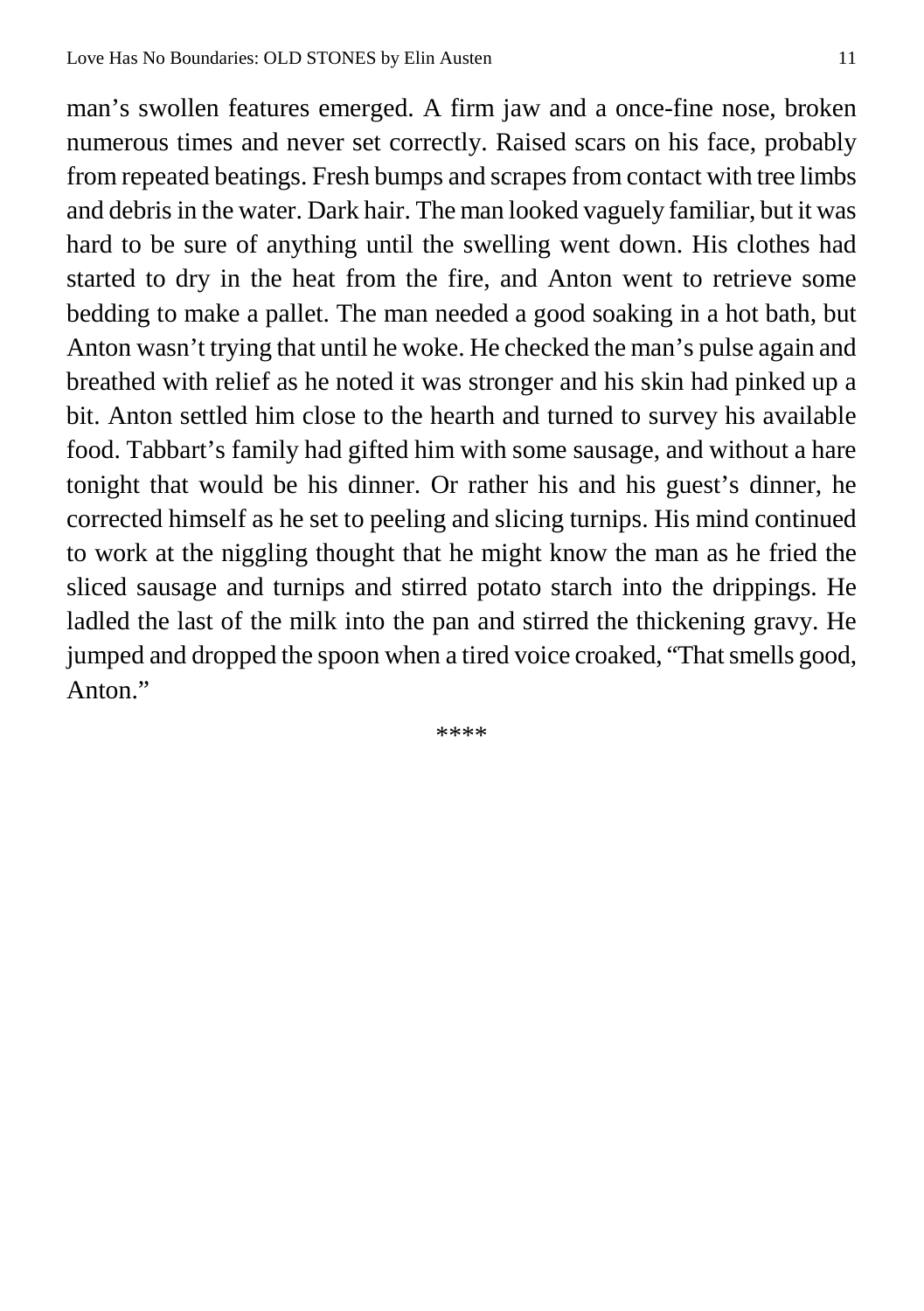## CHAPTER 2

Anton turned his head and looked into deep blue eyes and his breath caught. "Karl?" he murmured in disbelief, finally recognizing the face of the man he had loved years before.

"Yes, it's me." He coughed and grabbed his side, grimacing in pain. "Where am I?"

Speechless, Anton knelt by the pallet. "What happened?" he finally asked, trying to stay calm as his heart pounded and his gut churned.

"Fucking rocks in the river. Fucking Russians. Fucking Nazis," gasped Karl, as he attempted to get up. Anton gently eased him into a sitting position and draped the blanket over his thin shoulders, then handed him a mug of hot tea. "Where am I?" he repeated as he glanced at the leather satchel.

"At my church, in Schelekberg. How badly are you hurt?"

"I'll live." He shivered and rattled the chain linking the manacles on his wrists. He stared down at them, turning his forearms and inspecting the reddened skin under the metal. "These need to come off."

Anton held a wrist in his hands and examined the rusting manacle. "I suppose I could try to pick the lock," he said dubiously.

"No time." He glanced around the worn room and his eyes landed on the firewood piled by the hearth. "Get your axe," he urged. "The chain isrusted. If you manage to break it, I can tie the ends out of sight. For both our sakes, no one can see me like this."

Anton grabbed his axe from the porch and after glancing into the night, came back to the kitchen. His eyes narrowed. "Maybe you should explain first why you're in chains. I might be setting a murderer free."

"I didn't kill anyone!" he hissed. "All I did was love men. This is the first time in six years that I've been free. You know what happened to me in Berlin?"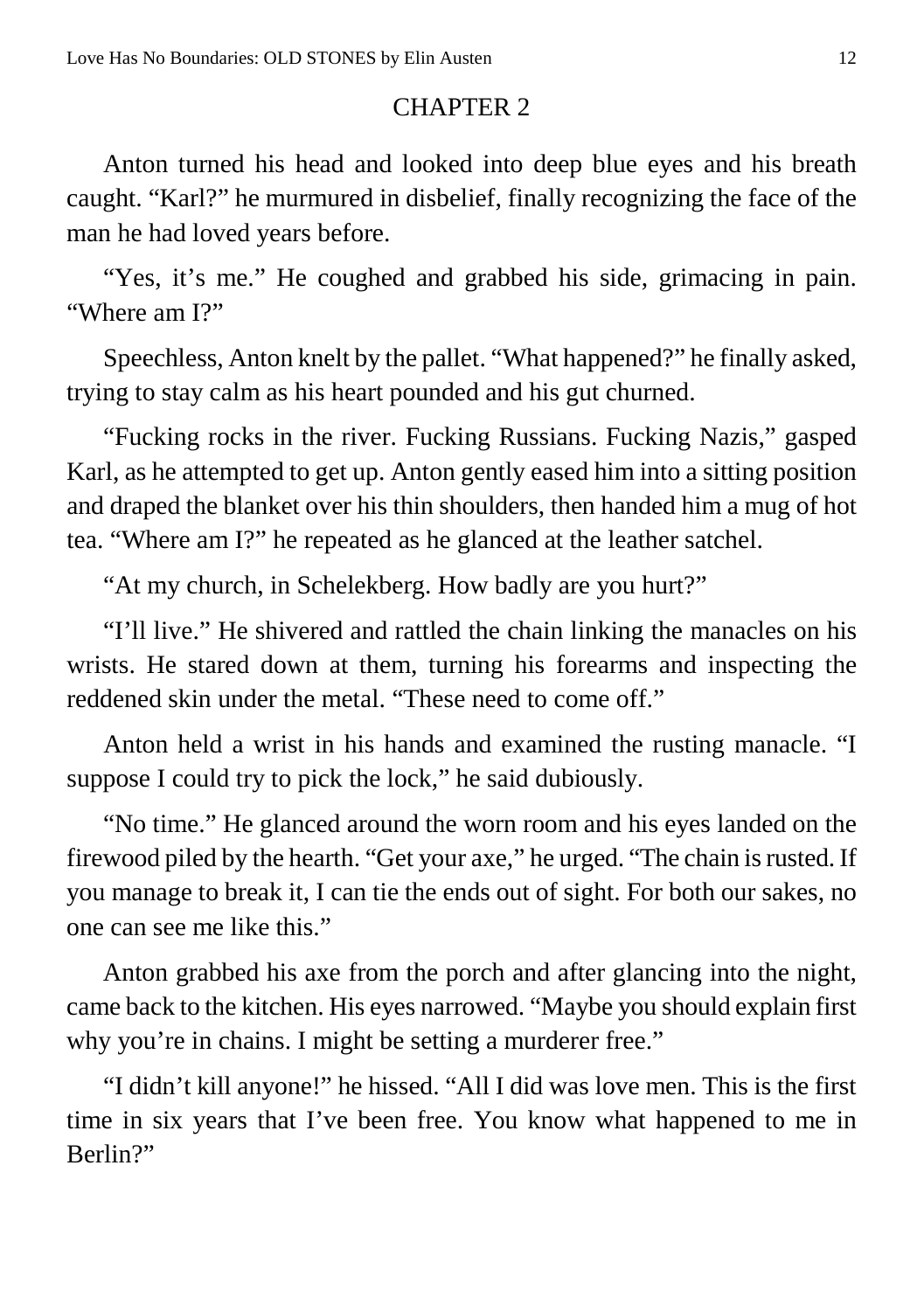"I heard. You got yourself arrested for depraved acts. You idiot. I warned you not to look for those clubs. You put all of us at risk," Anton said bitterly. He closed his eyes and breathed deeply, willing the harsh feelings back down. "What happened to Otto and Klaus?" he asked with a steady voice.

"Arrested. Sentenced to a work camp and to wear a pink triangle like the rest of us queers. Otto died the first winter. I don't know what happened to Klaus. He was alive the last time I saw him, but that was five years ago." He was silent for a few moments as they both remembered their absent friends. "After the first year they moved me to a private estate to assess and catalog items liberated from their former owners. You remember I studied antiquities at University, right?" Karl asked. Anton nodded, and Karl continued. "Paintings, sculptures, jewelry, rare books and maps, and oddities from all the museums they raided from as far away as Africa. They had so much plunder coming in they needed help figuring out what they had. Work was easier at the estate than in the camps so I did what they ordered. When the Russians pushed into Germany they overran the estate and liberated it." He looked Anton in the eye. "You were the smartest of all of us, going home instead of coming with usto Berlin. No one there ever knew of you and we never told them when they interrogated us, looking for associates. We kept your secret, Anton."

"The Allies cleared the camps almost a year ago. Why are you still chained?" asked Anton, not feeling particularly grateful. The fools should never have gone to Berlin.

"The Russians didn't feel obligated to free me, and kept me at the estate to explain the catalog of items they had just taken from the Germans. They don't trust anyone and they don't want the other Allies to know what they found, so not many people knew I was there. I was almost finished with the task and the last shipment was due out to Russia in a few days. I don't think they would have let me live. I had to liberate myself." He pulled the leather satchel closer and looked intently at Anton. "They'll come looking for me… with dogs." He shuddered involuntarily. "Please help me."

Anton had no argument for that. "Come over here next to the block," he told him, helping him move into position. He settled the chain across the old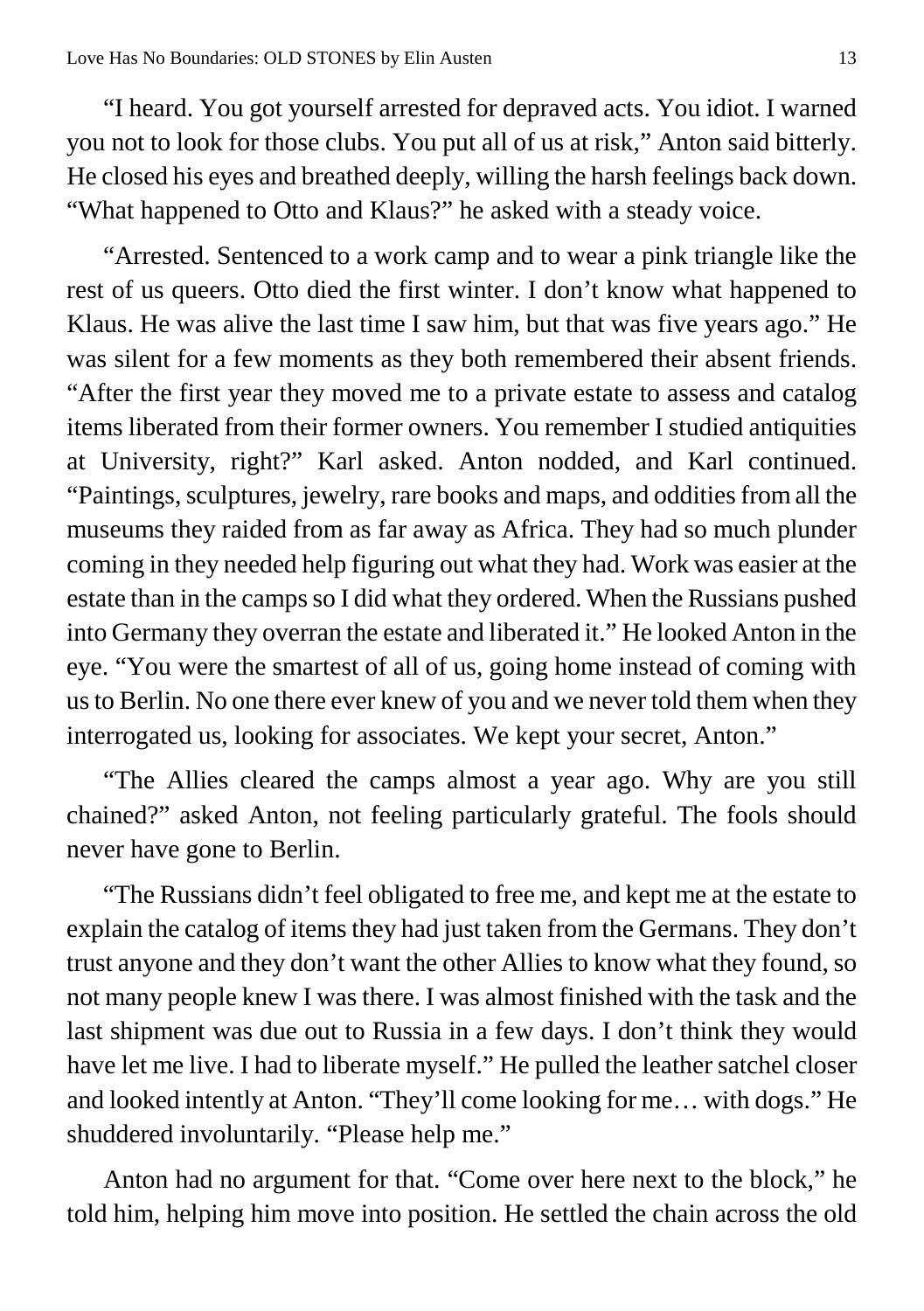chopping block and inspected the links. He took a few practice swings. "Close your eyes," he ordered, and swung the axe hard. It took three hard swings of the axe to break one link, but that was all that was needed. "I can still try to pick these," Anton said, almost to himself as he lifted Karl's manacled wrist. "How long before they come looking for you?"

"Maybe daybreak. Is that food ready yet?" Karl sniffed the air appreciatively. "And do you have a washtub and soap?" he asked hopefully. Anton helped him to stand and pointed to the sink. Karl washed his hands and face while Anton ladled the hot sausage and gravy into bowls.

"Sorry. No bread. No garden vegetables either. Just turnip. It was a long winter." Anton bowed his head and clasped his hands together, murmuring a prayer of thanks for the food he did have. Karl stopped shoveling food into his mouth until the prayer was finished. His bowl was empty a few moments later. "I hope that sausage doesn't come back up. There isn't any more," Anton remarked as he watched Karl lick gravy from his fingers. "The Russians take most of the food. Sometimes the parishioners bring some to me, sharing what they have. There are still a few dairy cows hidden outside the village, and a few hogs. I can trap hares."

"Don't they put money in the collection plate?"

"There hasn't been money in the collection plate for a long time. Not much to buy with it, anyway. Last week someone left me a few bars of homemade soap and some tea in the collection plate. Not many churchgoers left in the village, I'm afraid. Folks have been leaving, most just before the Russians came." Anton sighed. "I expect a letter from the Bishop anytime now, closing this little church." He looked wistfully at the water-stained whitewashed stone walls with the ancient crucifix hanging in silent watch over the kitchen. "I wonder what will happen to these old stones when I leave." He sighed heavily and his gaze landed on Karl. "You want a bath?" Karl nodded. "This way."

Anton helped him into an alcove in the cottage and showed him a copper tub plumbed with running water. "Can you manage on your own?" he asked as he opened the tap. Warm water from the cistern splashed into the tub.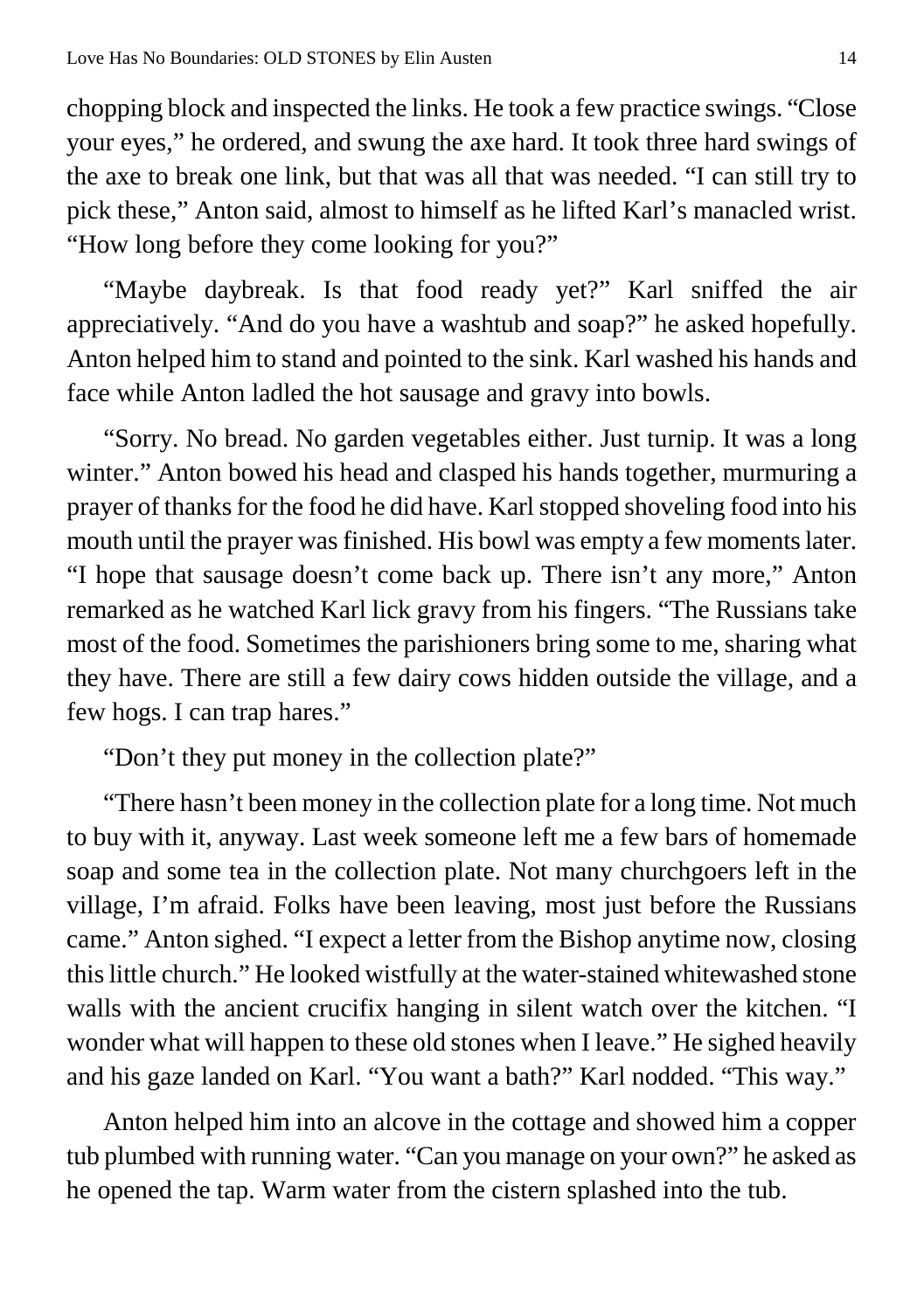"No. Ribs hurt like hell," Karl answered as he fumbled with the threadbare linen shirt he wore. Anton eased the shirt off Karl's shoulders and growled when he saw the bruises over his ribs and the scars covering his back. He worked the sleeves over each manacled wrist and tossed the shirt aside. Karl unbuttoned hisstill-damp muddy trousers and pushed them down his hips, not getting them very far. Anton stepped closer and yanked them down further to peel them off of Karl'slegs. He stepped out of themand stood nude by the tub.

Anton found himself unexpectedly remembering a similar scene. Years ago, he and Karl had spent a cold and rainy afternoon soaking in a steaming tub after getting caught in a fall rainstorm while running across the university campus. They had sat facing each other, Karl straddling Anton's lap in the small tub intended for just one person. Their kissing and mutual cockstroking had led to their first penetration. The hot water and Anton's oiled fingers had relaxed Karl's back entrance so much he had simply sat down straight onto Anton's thick cock as it jutted above the surface of the water, with just a smear of oil to ease the way. The thunder and sleet beating hard against the windows masked their groans of pleasure as Anton pushed in deeper, inch by inch. Half the water splashed out onto the floor as Karl worked up and down on Anton's cock and howled his release. The intimate contact between them had been a turning point in their friendship, and afterwards the two had spent what free time they had, for the remainder of the university term, together in bed. They touched and stroked, rubbed warm skin against warm skin, learned each other's sensitive spots and how to interpret whimpered responses. And they fucked. Jesus, did they fuck.

Anton shook his head to dispel his thoughts of the past. The reminder of what he had given up for the priesthood knocked himbreathless, and deepened the sadness he felt.

Karl held onto Anton's strong arm as he gingerly stepped into the tub and settled into the warm water. Anton handed him the soap and a washcloth, then he left and returned with a bucket of steaming water from the stove. He carefully poured it in the tub as Karl pulled his knees up to avoid the hot water, then settled back with an exhausted sigh as the heat worked its way into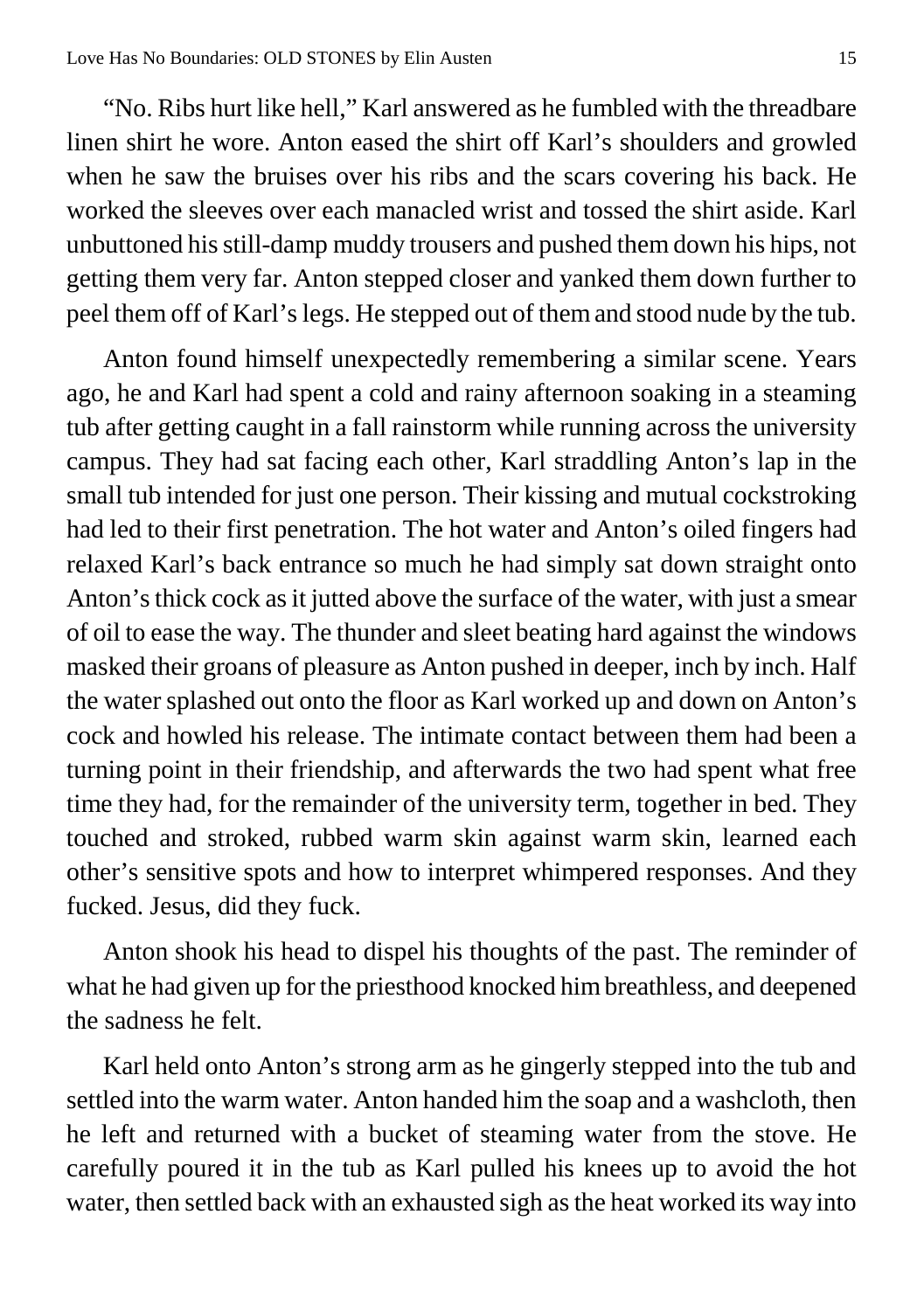sore muscles. Anton frowned when he saw Karl's groin through the water, sensing something was off. Without speaking, he stepped back and removed his black long-sleeved cassock. He wore a thin undershirt and wool trousers underneath. Anton scooped water from the tub and poured it over Karl's head, then soaped up his hair. He gently worked his fingers through the grimy dark locks, working the soap close to his scalp. Karl winced.

"Sorry," said Anton as he feathered his fingers over the lumps he had discovered on Karl's head. He poured more water to rinse his hair, then washed Karl's back. Anton felt himself stirring to life as he started on Karl's arms, working the soaped cloth around the manacles. He hadn't had a man in over six years. He leaned across to reach Karl's other arm, and felt Karl's soft breath on his neck. He turned and looked into those deep blue eyes. Karl watched him with half-closed eyes and a slight smile on his lips. "Feeling better?" asked Anton.

"Much. A hot meal, a warm bath, my favorite man's hands on my naked body… and no fucking Nazis or Russians." He eyed Anton speculatively. "Miss me?"

Anton snorted, marveling as Karl'sinnate exuberance surfaced even as he slumped, exhausted and injured. "Priest, vows of celibacy, debauchery forbidden," he stated succinctly as he pointed to himself. "Don't try to start anything with me," he warned. "That part of my life is over." He stood up. "Soak a while longer. I'll find you some clothes. How well did you cover your tracks?"

Karl closed his eyes. "The dogs would have tracked me to the western road towards Berlin. They would have searched the towns along the road first. But I hid in an eastbound truck and when it stopped on a bridge I dropped into the river. It was night and no one saw me. I sort of swam to a barge… do you know how hard that is with chained wrists? I managed to climb aboard and hid under a canvas cargo cover. Istayed hidden while it moved south. When Isaw the tower at Riverpoint, Islipped overboard and held onto a log and kicked my way to the mouth of the tributary. The current brought me further southwest but it was strong and I got banged up. Fucking rocks. At the bend, I grabbed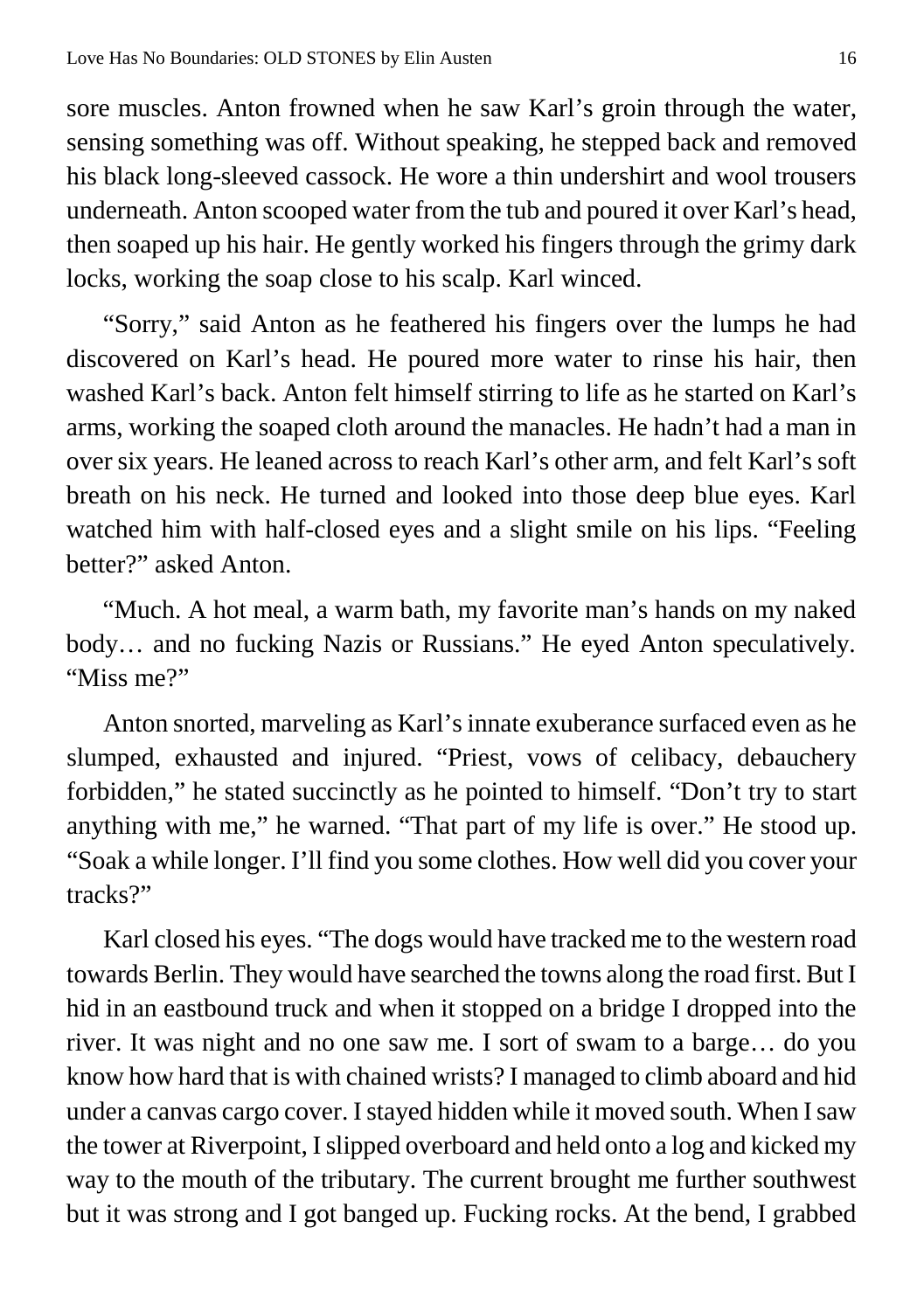some tree branches hanging over the water and tied myself there before I got swept downstream. And that's where you found me. Thank you, by the way."

Anton rolled the scenarios through his head, and decided that if the Russians figured out to search the east road, the dogs might find Karl's scent on the bridge, and start looking at towns along the river. If the Russians came this far south with the dogs, they might find him. At his church. It was a stretch, but it was possible. "Would they go to that much trouble to find you?"

Karl pointed to his head. "Yes. For the knowledge in my head… or rather to keep the knowledge from getting out. They'll shoot me, and arrest you for helping me. Or possibly shoot you, too. Sorry."

Anton grimaced and left to find some clothing for him. As he rummaged through his own meager wardrobe, Anton decided to get Karl into the American zone and away from the Russians as soon as possible. But the closest American-controlled territory was in divided Berlin, and Karl had sent the Russians in that direction. Perhaps they could circle around Berlin and enter from the west side. From there, eventually Karl could travel to Frankfurt or Munich. Anton knew people there from the seminary. At least his old lover would be away from the Russians. But first he had to get him out of the Russian zone. Relieved to have a plan, Anton brought some loose sleeping pants and a long sleeved undershirt to Karl.

The chains clanked against the tub as Karl awkwardly washed hisleg. "I'll get that," said Anton as he again knelt by the tub. He gently lifted each leg and ran the soapy cloth over bony feet and thin limbs, following Karl'sthigh under the water. Anton stopped in confusion. Karl watched him.

"What ?"

Karl exhaled heavily. "Help me up." Anton put his arms behind Karl's shoulders and helped him to stand and step from the tub. He looked at the flaccid penis as Karl lifted it. Anton saw thin red scars where testicles should have been. "Nazis cut them off. Thought it would stop me from being a queer. Didn't work. I still like cock."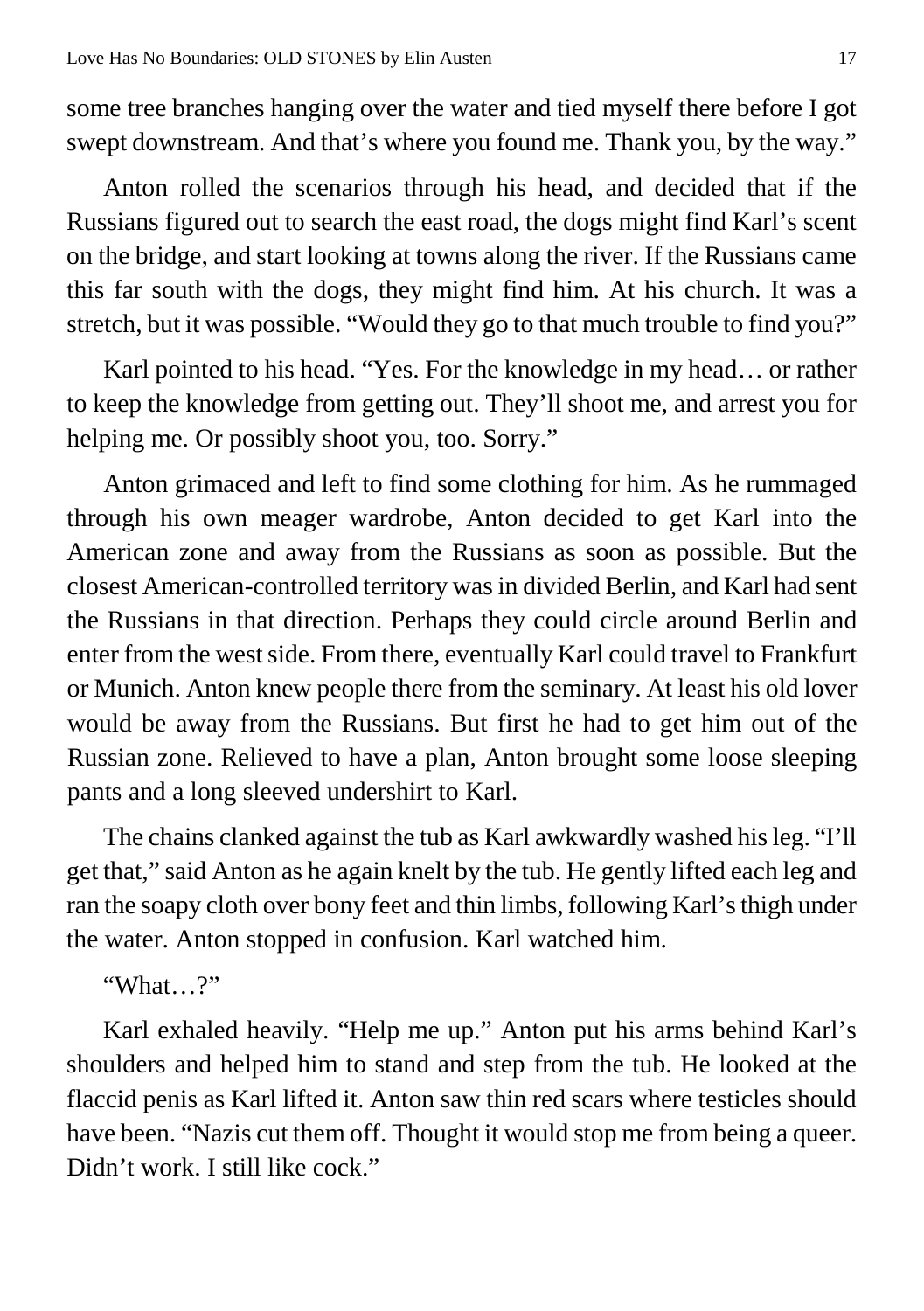Anton closed his eyes, anger rising to the surface and outweighing sympathy. He breathed through it and opened his eyes when he calmed some. "Jesus!" he blasphemed.

"He wasn't around when we needed Him," replied Karl. He bowed his head. "We all could have used a miracle," he murmured.

<span id="page-17-0"></span>Anton silently handed a towel to Karl and left the clothes for him. He turned on his way out. "Get into my bed and rest, I have some arrangements to make," he ordered, and left.

\*\*\*\*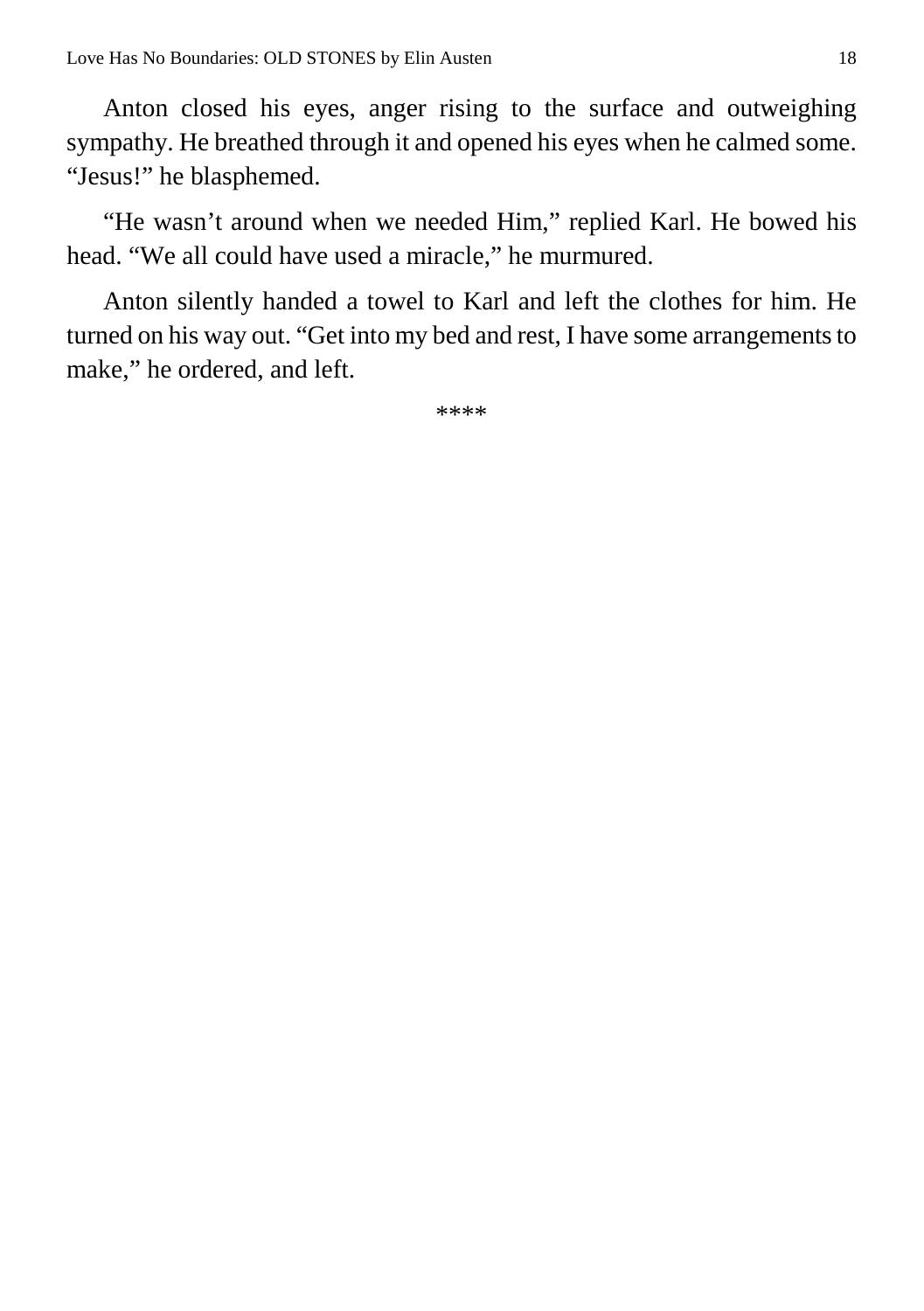### CHAPTER 3

Anton walked into the uncrowded *bierhaus*, looking for Stanis. He had only a small amount of petrol for his motorbike and needed more. He hoped to talk the Catholic into donating some. He sat at the long common table and surreptitiously looked for any strangers wearing a Russian uniform. As he finished his scan of the room, Ruland sat down across from him.

"Got a letter for you, Father. Came in the post yesterday." He handed a letter to Anton and swallowed some beer. Anton was puzzled how beer was always available here, when most people were struggling to get enough to eat. "Look at those fools." Ruland slopped beer onto the table as he gestured with hisstein to a table in the corner. "Those three been drinkin' all afternoon. Said they're celebratin'," explained Ruland. Anton murmured something appropriate and examined the postmark on his letter. Ruland kept chatting. "Said they got one put in the ground today, and they know where to find more. You think they're talkin' 'bout seed? 'Cause seed is hard to come by this season."

Anton froze. The hairs rose on the back of his neck and his heart beat so hard he thought Ruland might actually hear it. He looked over at the three drinkers and knew they weren't discussing seed. None of themwere known for any type of hard work… like farming. Anton knew those three were used to getting what they wanted with their fists. They were suspected of burning down Dr. Stein's place, but no one could prove it. It all clicked into place in Anton's mind. He was looking at Tabbart's killers. He thought about getting the constable, then changed his mind. That man wouldn't lift a finger on behalf of justice for Tabbart. Anton swallowed hard and sat still, pushing his anger away. He focused on his task. Get more petrol. Where the hell was Stanis? "Ruland, where is Stanis tonight?"

"Left town last week. Went to the west."

Anton slumped. It was common these days to hear of whole families leaving behind farms they had worked for generations, and settling in the west of the country. He quickly ran names through his mind, pondering who else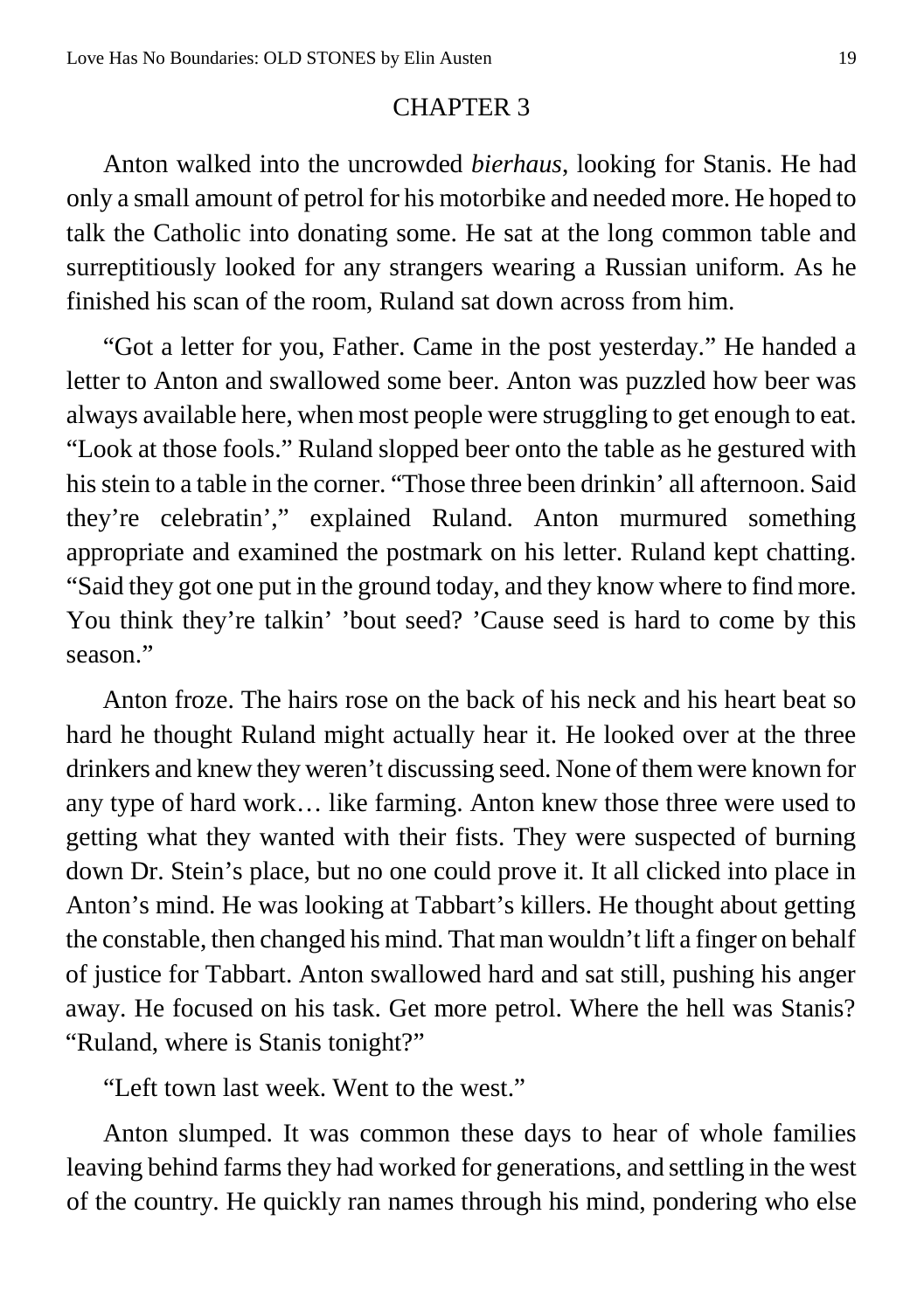might have petrol. He sighed and quickly left the *bierhaus* and returned to the cottage behind the church, dropping the letter on the kitchen table and going to check on Karl.

He found Karl resting in bed as ordered. "Not sleepy?" he asked.

"I'm tired as hell. Hurt too much to sleep. Find what you were looking for?"

"In a way." He glanced at Karl's wrist, and then reached for a small leather case from a shelf in the armoire and sat on the bed. "I don't know if this will work…" He pulled the coal oil lamp closer and lifted one of Karl's manacled wrists, peering closely at the locking mechanism. He opened the case and pulled out several thin metal picks. Inserting one, then another, he turned and twisted them in a methodical pattern. He sat back and rubbed his eyes after ten minutes, and tried again. "This is harder than I thought. I wonder how Horst managed it so easily."

"Your brother was a scoundrel, that's how," answered Karl. "Give it here." He held out his hand. Anton lifted an eyebrow, then shrugged and handed him the picks. Karl inserted one into the manacle lock. He closed his eyes and softly counted to himself, "One, two… there are two," he announced. He positioned the pick, then another. "Hold these just like this," he ordered Anton. Anton complied and Karl picked up a third pick and carefully inserted it. With a gentle push, the lock snicked open and the manacle dropped off Karl's wrist. They looked at each other and grinned. They had the second manacle off in short order. Karl lay back on the pillow and sighed. "You should throw those things in the river."

<span id="page-19-0"></span>"I have a better use for them," Anton told him. "Get some rest."

\*\*\*\*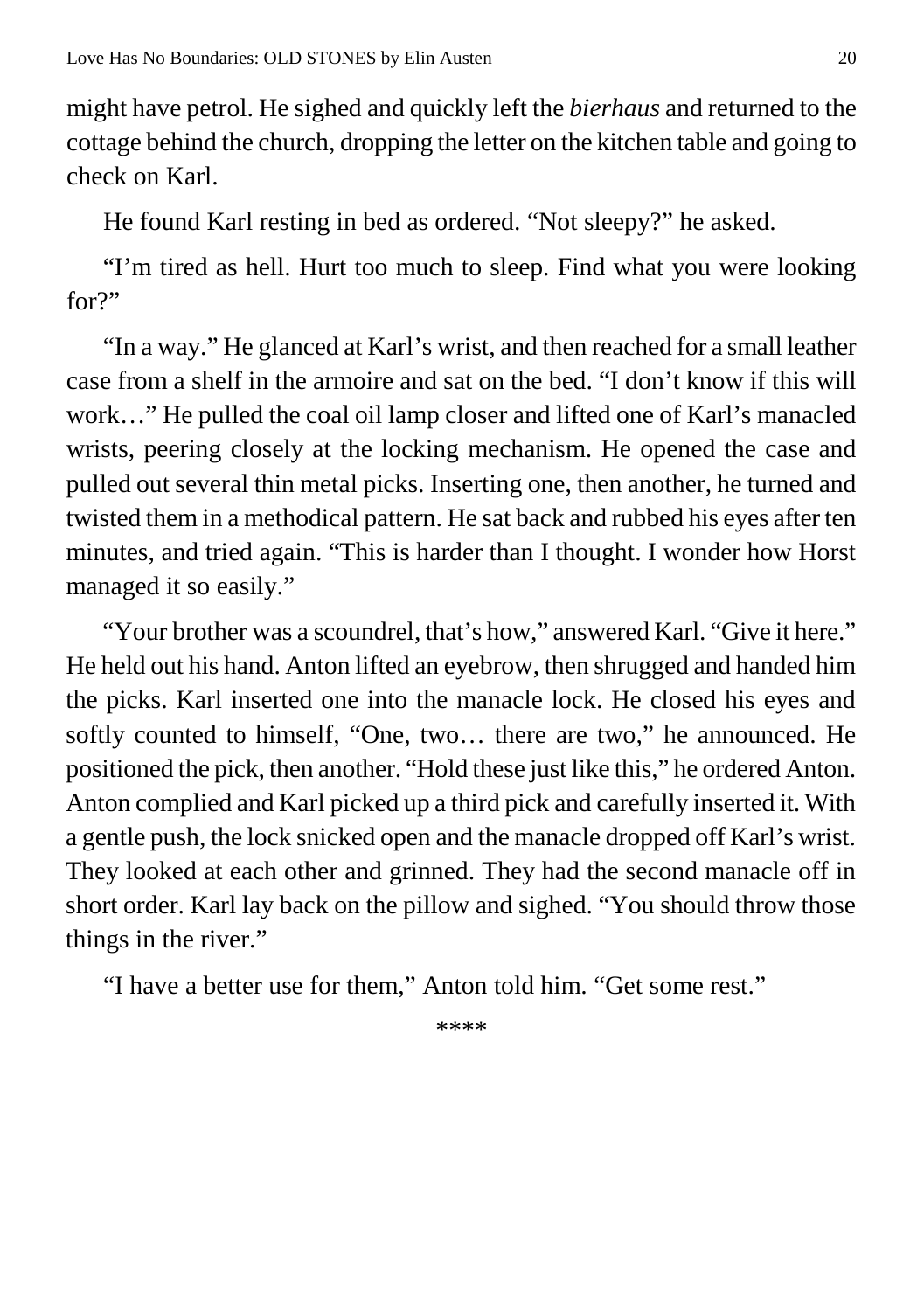### CHAPTER 4

Anton rose at dawn and went to start tea, wondering what he could feed Karl for breakfast. He found his letter forgotten on the kitchen table. He pulled the letter out of the envelope and a small piece of colored cardboard fell out. He read the letter from the Bishop in Berlin. As expected, he was summoned back to his order for reassignment… it wasn't safe in the east anymore—train ticket enclosed—leave as soon as possible. Anton looked at the train ticket and realized he had another option to help Karl.

Anton packed his belongings in a battered black valise. He dressed in his cassock and roman collar, and set out an older, smaller one from his days as a skinny seminarian for Karl. Today, Karl would be a priest. Anton carefully removed the crucifix from the old stone kitchen and wrapped it in a faded cloth. He set it inside his valise. He would not leave it for vandals. He picked up the manacles and Karl's dirty linen shirt. Leaving the cottage, he walked up the street in the early grey light. He stopped at the intersection and dropped part of the shirt so it lay in the dirt. He casually dragged the shirt as he walked to the house shared by the three thugs he knew had killed Tabbart. The door was unlocked and as expected, they were out cold, snoring off their drunken evening. He dragged the shirt along the floor, into the kitchen and out onto the porch. He looked around and stuffed the shirt and manacles under the porch, out of sight. Satisfied, he walked back to the church and woke up Karl.

"You look better, even with the swelling. If anyone asks, you fell off a horse while traveling to perform a wedding, got it?" Anton asked as he adjusted the roman collar at Karl's neck, then lightly ran his fingers along Karl's chin. Anton felt histrousers getting tight, and was glad he wore the long roomy cassock over them.

"I fucking hate horses. They stink and they bite, and do you *know* how much dung they produce on a daily basis?" complained Karl. "They chained me in the stable every night, you know. The horses got treated better than I did, and I had to clean their stalls."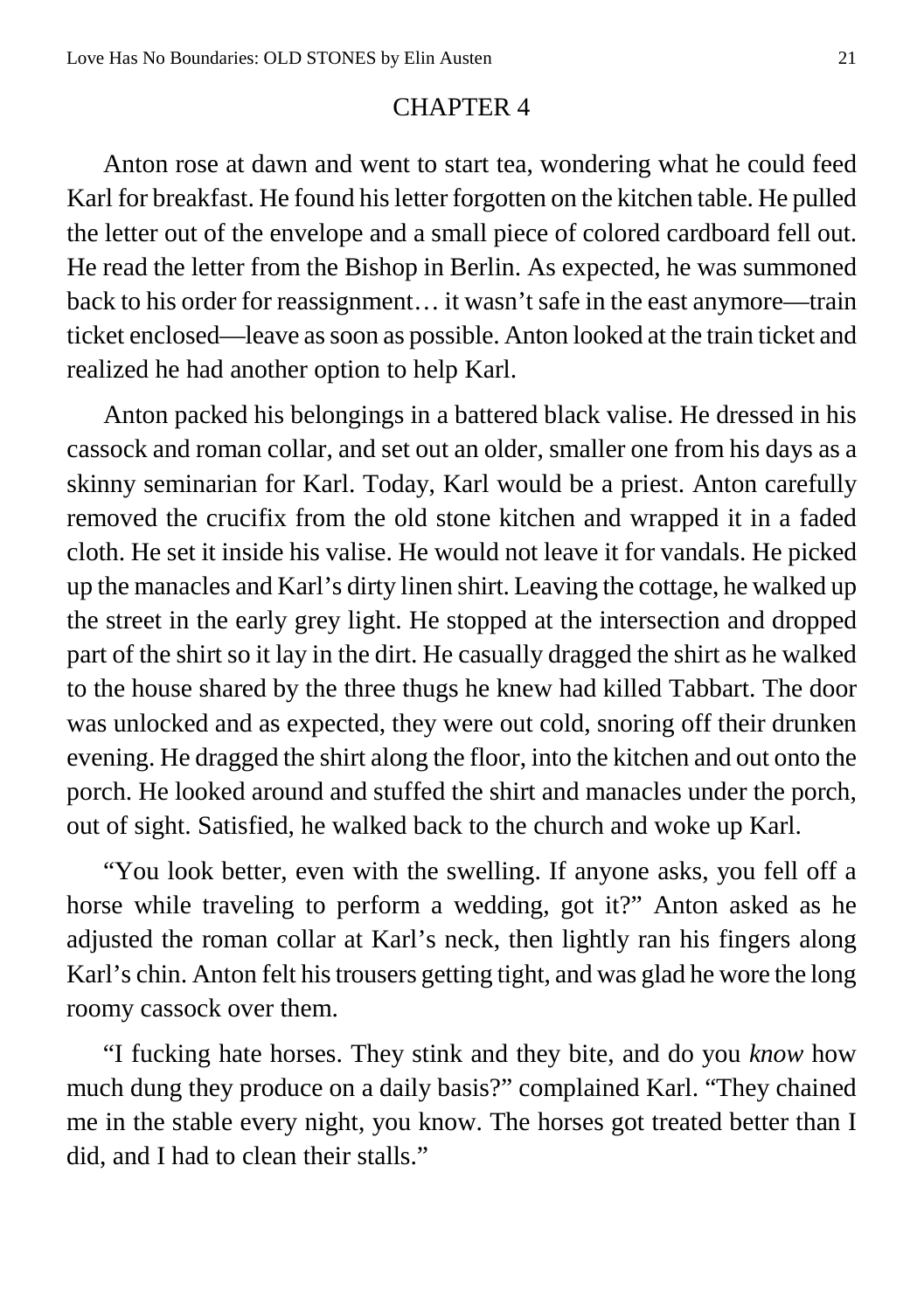"Don't say fuck. You're a priest now and no one should hear us swear," Anton smiled, picked up their shared luggage and whistled for Duzzi. He settled them somewhat precariously on the motorbike and after one last look at the old stone church, they took off for the larger town further west. The petrol in the tank would just get them there, where a better selection of departing trains was available. He traded in his first class ticket to Heidelberg for two third class tickets to Frankfurt. There was just enough left over to pay for cargo space for Duzzi and the motorbike, and buy hot oat cakes and tea for breakfast. Their train left on time and they sat on a padded wooden bench in the crowded third class car.

Anton felt Karl tense up as they entered Berlin several hours later. It was a major hub and most trains from the east stopped there. Anton could only pray that the Russians wouldn't think to search a train for an escaped prisoner on foot. Russian soldiers walked the platform, their very presence intimidating passengers. Anton had his papers ready, and his dead brother Horst's as well. He rested his armalong Karl's and he could feel Karl'sthundering heartbeat as he sat calmly on the bench waiting their turn to be scrutinized by the Russian guards. Several families were told to get off, and Anton closed his eyes and prayed. Karl heard him and did the same. They were both whispering a Hail Mary when the guard demanded their identity papers and tickets. The guard took an interminable amount of time inspecting the papers. He gave Horst's papers back to Karl, and frowned at Anton's. He hadn't registered himself with the Russian occupiers and his papers were out of date. Horst had lived in Frankfurt, now in the American zone, and his papers had been in the package of his belongings that was sent to Anton three years ago after his death. Karl didn't resemble Horst much beyond dark hair and blue eyes, but Karl's beaten face wouldn't have resembled his own photo from three years ago, let alone anyone else's.

"What is the purpose of your travel?" demanded the guard.

"My brother and I are traveling home for our mother's funeral," lied Karl. "It was unexpected and we did not have time for new papers." The guard must have been a Catholic, because he crossed himself and handed the papers back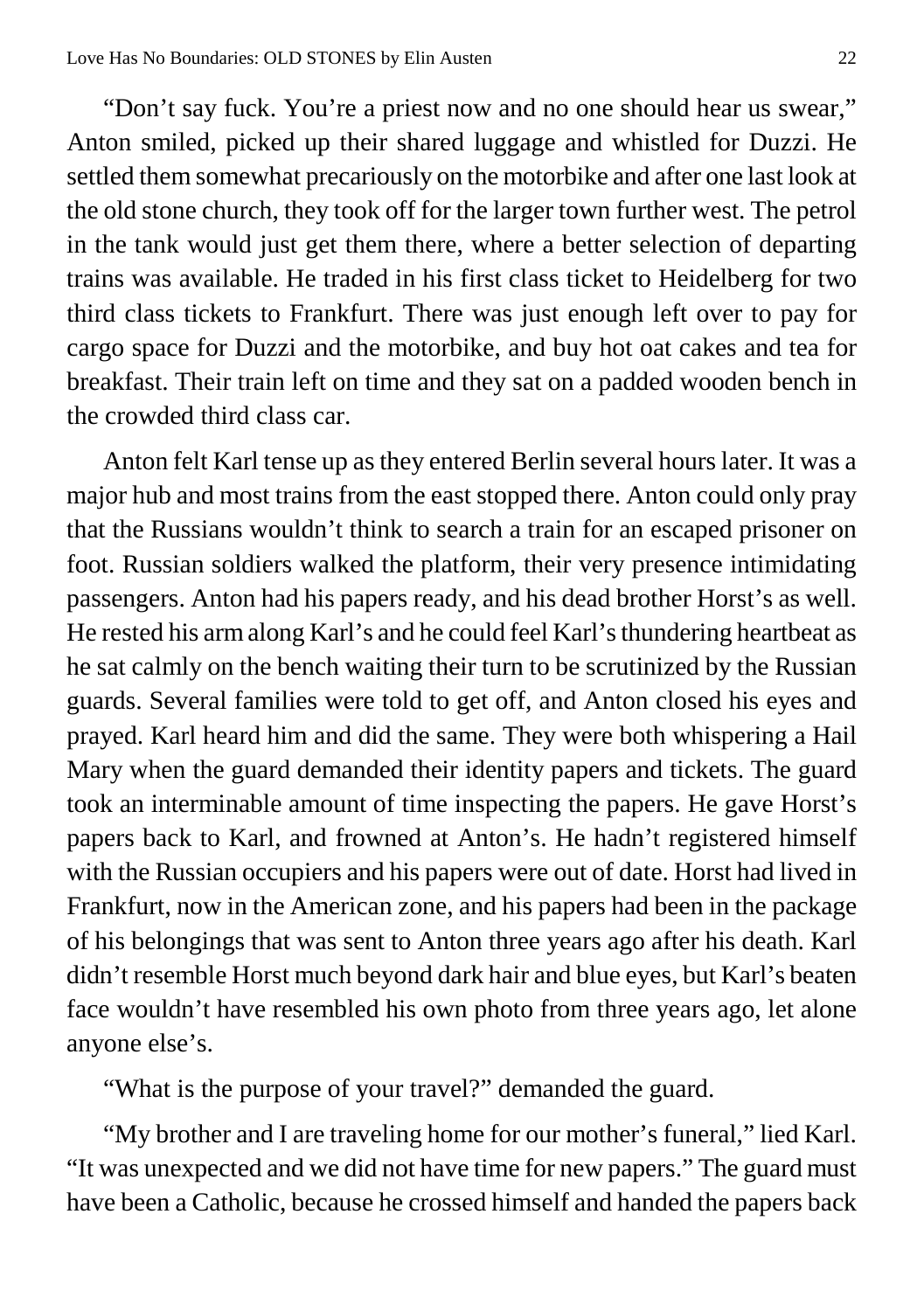to Anton. They both held their breath until the guard moved further down the car and finally exited. The entire carload exhaled in relief, and shortly the train started moving again. It traveled down the track and stopped at another station, and this time the guards who boarded spoke English. An American soldier looked at their papers and shook his head.

"Come with me," he ordered. Anton and Karl retrieved their valise and left the train. They sat in an office while two soldiers argued back and forth. "At least we made it to the American section," muttered Karl. Anton agreed and smiled nervously. The soldier sat down in front of him and spoke to him in flawless German.

"Do you plan on returning to the east?"

"No. My bishop ordered me to leave, said it's too dangerous in the east," replied Anton.

"He's correct. Catholic priests are being imprisoned farther east and your bishop has requested assistance for any of you who make it this far. This qualifies both of you for emergency identity papers issued by the American occupation authority. You'll miss your train, but there's another one leaving every day. I'll call the local parish so you have a place to spend the night, and Father Horst looks like he needs a doctor."

Once Duzzi and the motorbike were removed, the train left as scheduled without them. They spent a restful evening with Father Henri, the local priest who cheerfully fed them and asked about conditions in the east. Anton told him and he didn't smile very much after that. An American military doctor stopped by and examined Karl. He taped up his ribs, ordered him to eat more, treated him for parasites and gave him some pain pills to help him sleep. Anton curled up on the one spare bed they shared and watched him sleep, feeling a sense of rightness that had eluded him lately. He slowly reached over and wrapped his arm around Karl's waist and pulled him close, then finally drifted off to sleep.

In the morning, an American came by and interviewed them and took new photographs. They had eggs and buttered toast for breakfast and Karl closed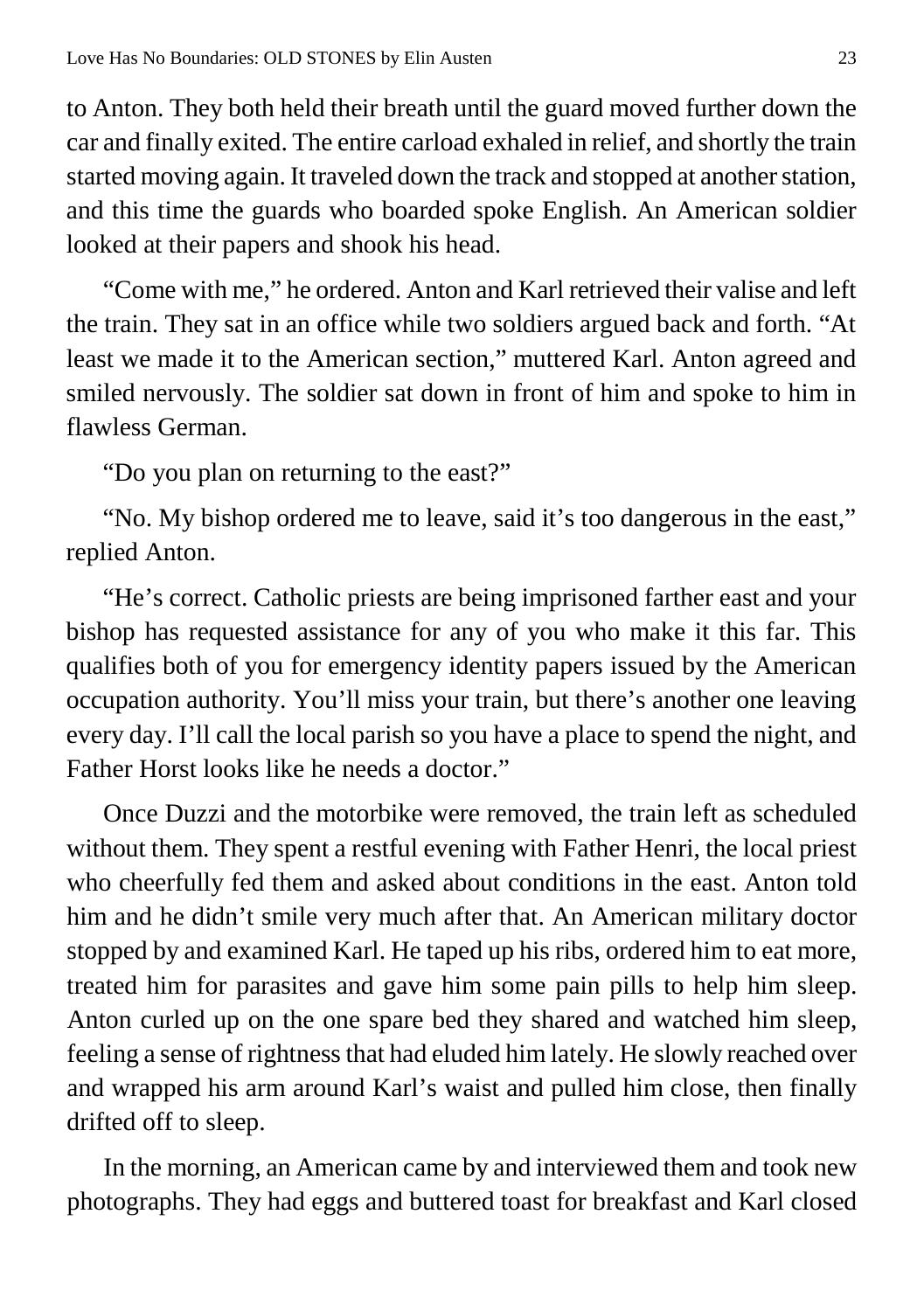his eyes as he savored the simple meal. Karl rested some more while Anton walked around the neighborhood in deep thought, Duzzi at his side. In the afternoon Father Henri left to attend to church business, leaving Anton and a rested Karl alone in the house.

Karl looked up as Anton walked into the sitting room. He put aside the newspaper he was reading and watched Anton pace across the room. "What's wrong?"

Anton stared at him. "I'm a bad priest," he announced.

"So maybe you shouldn't be one," replied Karl.

Anton stopped, considering. That was so like Karl, he thought, always able to instantly get to the heart of the matter.

"But you look like you want to talk, so go ahead. I'll listen. Why are you a bad priest?"

"I anger quickly. I think first of vengeance instead of forgiveness. I don't want people to burden me with their problems. I don't want to console someone when what I really want to do is tell them to stop doing stupid things," he burst out and paced some more. "And you make my cock hard. But that's supposed to be a bad thing. I don't think it's bad. I damn well *need* to feel the love of another human and know someone cares about me that strongly."

Karl cleared his throat. "I make your cock hard?"

"*That's* what you got out of all that?"

"Well… yes. Everything you said is normal, especially the bit about telling people they're stupid. We all feel those things. Why should a priest be any different? But I usually don't make anyone hard. For what it's worth, you make my cock hard, too."

Anton glanced in surprise at Karl's crotch. "Your cock gets hard… without balls?"

"It helps to have the right inspiration, but yes, my cock can briefly rise to the occasion if needed. With increased stimulation, a castrated man can get an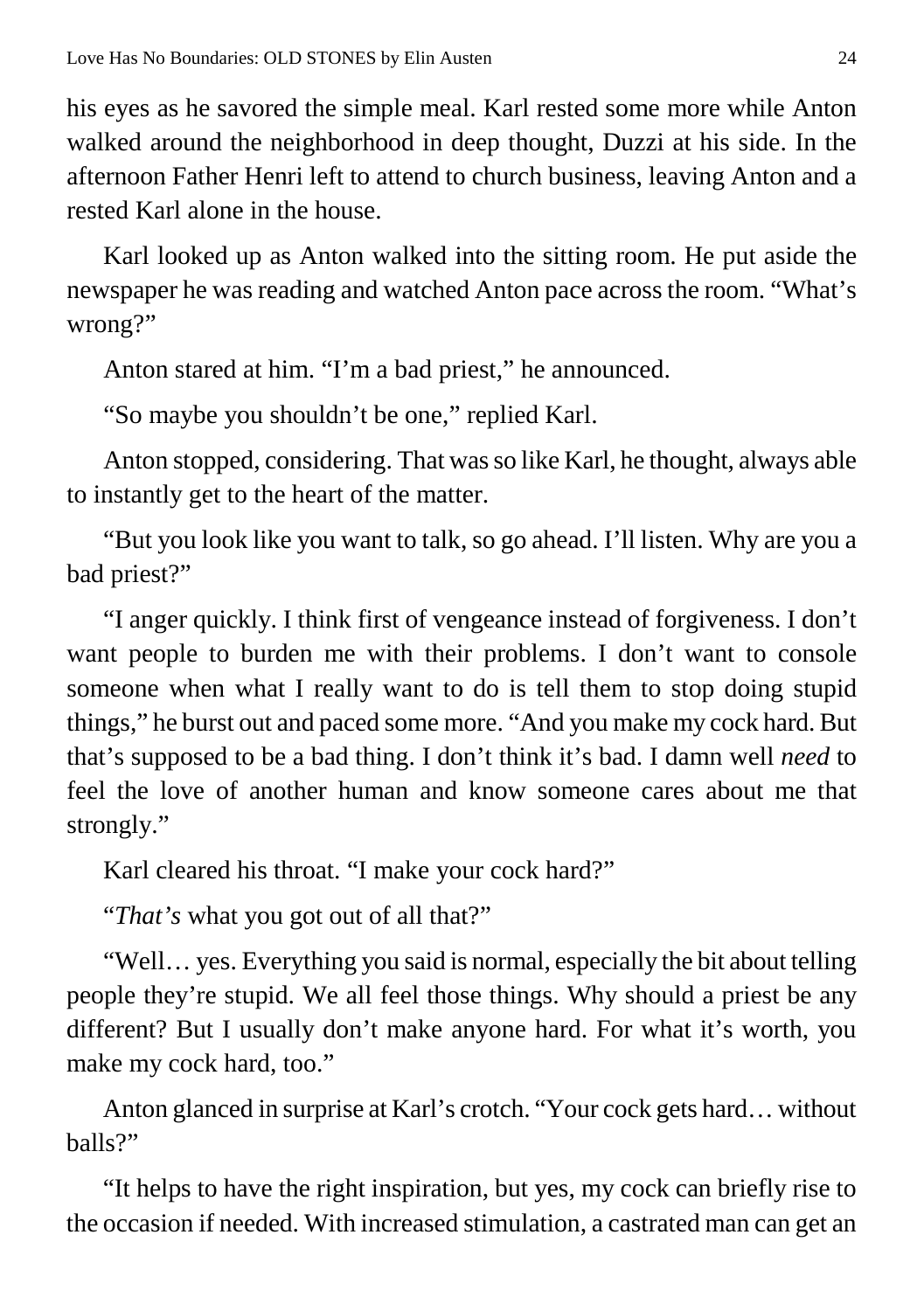erection and have sex, and even climax. My cum is not what it used to be, though."

Anton mulled that over in silence, then turned and paced back. "I don't believe God listens anymore," he whispered, finally stating his greatest fear out loud for the first time. He stopped next to Karl and frowned. "I need to reconcile this before I go to Heidelberg. I shouldn't be reassigned to a new church when I feel these things." He walked to the window and stared out into the street.

Karl considered for a few moments, choosing what words might ease his friend's agitation. "You're only human, Anton. Your vocation has put constraints on what is normal for you, and you don't seem to be getting what you need back to balance that, from God or anyone else. When you figure out what that is, you'll know what path to take next," Karl told him. "Just know that I am here for you, my friend," he added quietly.

They shared another friendly dinner with Father Henri, and after a quiet evening they went to bed. Anton didn't wait until Karl was asleep. He stripped to his underwear, crawled into bed, and curled himself around Karl. Karl nestled back into Anton's arms and they stayed that way, just feeling. Anton fell asleep with Karl filling his senses.

The next morning after breakfast, Father Henri pressed a small box of sandwiches and fruit into Anton's hand and sent themoff with a quiet blessing for a safe journey. An American soldier picked them up in a Jeep and brought them back to the train station, then handed them their new papers and two upgraded tickets to Frankfurt. Karl was almost humming with excitement as they waited for their train. They finally boarded, and Duzzi was allowed to stay with them on the floor between their feet. Anton finally let himself relax as the train left Berlin.

Karl leaned on Anton's shoulder as he dozed, waking only when Anton gently nudged him and gave him his meal. He bit into an apple, juice running down his chin. "The horse in the stall next to mine used to chew his daily apple while he looked at me over the half-wall between our stalls. Those bits of apple he dropped were the only fresh fruit I ate these last years. He was the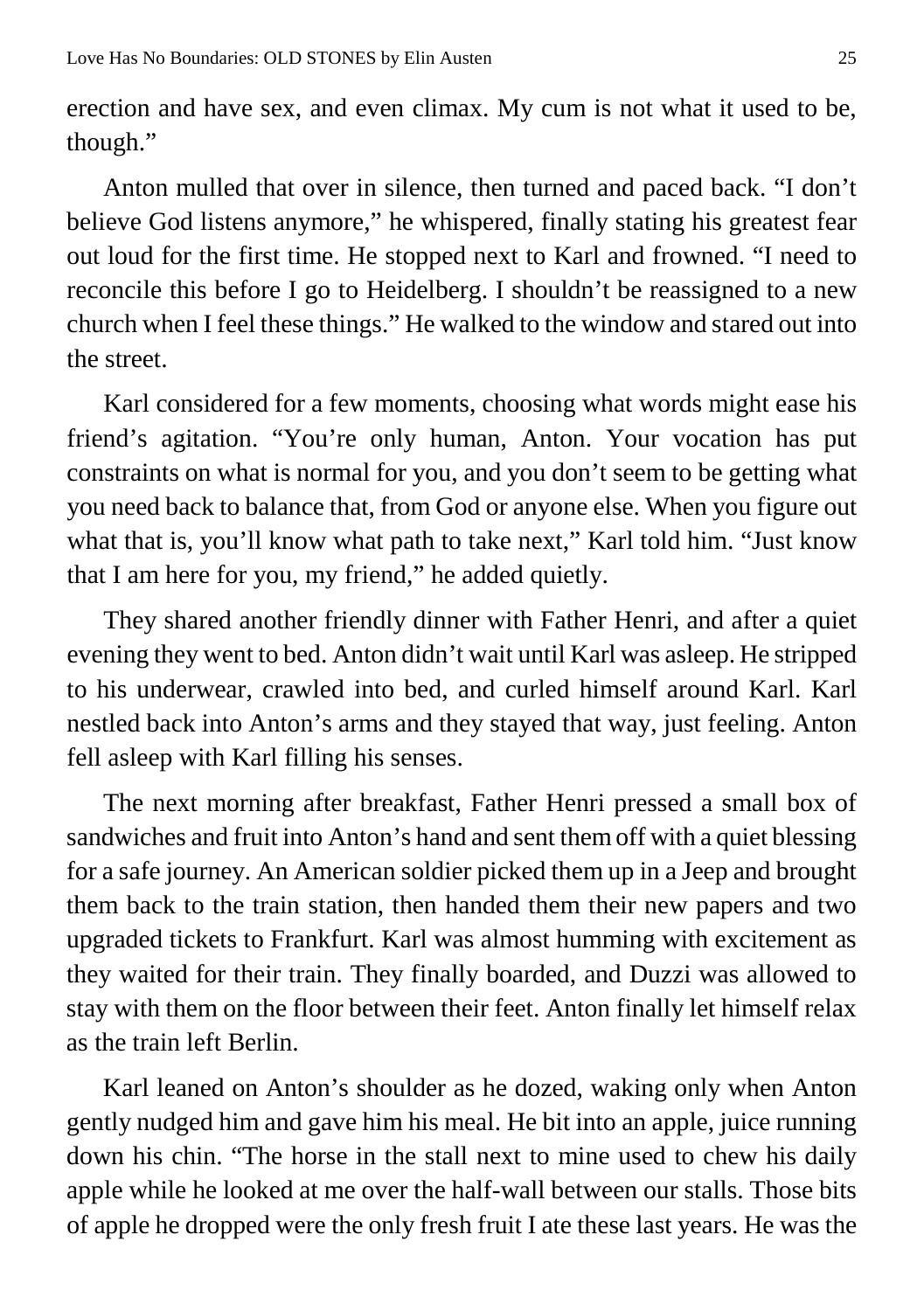only horse I missed when the Russians took them away," Karl chatted. "Apples are my favorite fruit now."

Anton smiled warmly. "I'm happy to see you looking back with such cheer. I admire you for that. I don't believe I could be so… unburdened."

"The past is over and I can't relive it differently. I can only decide what I want my life to be, and then do my best to make it so. These years have taught me that life is short and heartbreak is never far away…" Karl exhaled and looked straight into Anton's eyes. "I want you in my future, and I hope you want that as well," he said softly. "Just remember that you can always change the path you're on, if you want to badly enough."

Karl dozed off again, and Anton found comfort in his warmth as his body rested against his. For the first time since he entered the seminary, Anton wondered what life with Karl would be like, and he was smiling as he fell asleep.

<span id="page-25-0"></span>Their train stopped once during the evening at the far western edge of the Russian zone, and the guards barely looked at their new identity papers. Their train arrived uneventfully in Frankfurt early the next morning.

\*\*\*\*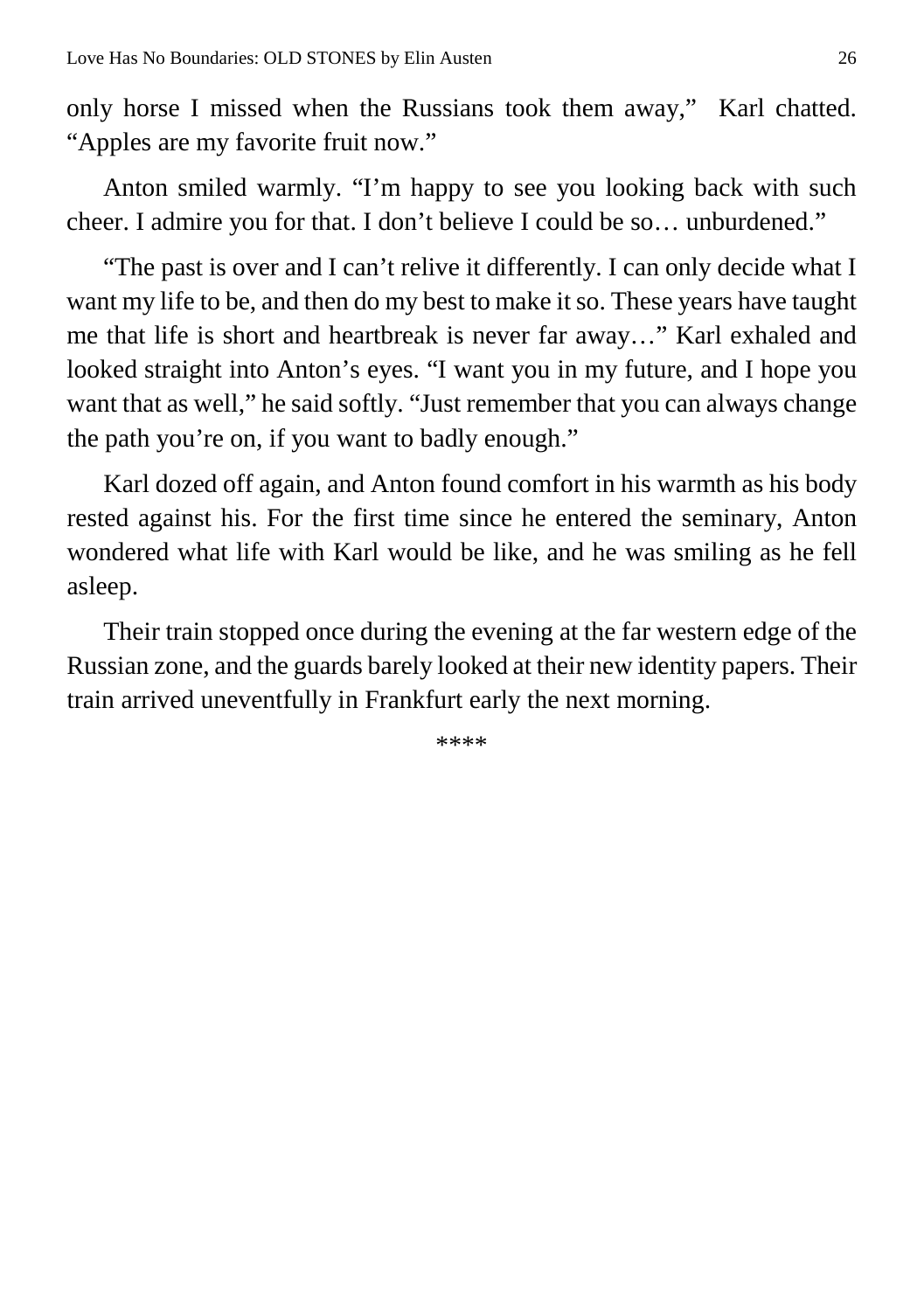## CHAPTER 5

"Just stay here and rest, will you?" argued Anton. "I've been ordered to Heidelberg, but there's no reason you need to go there. My mind will rest easier if I know you are sleeping, eating, and getting your strength back."

"What if they send you somewhere else right away?" Karl chewed his lip. "I thought of you so often during the last years. Sometimes those memories were the only thing that let me forget the day; and the thought that I might one day see you again let me face the morning. I'm not willing to watch you walk away again." He shuddered. "The last time you left me, awful things happened," he said in a haunted voice.

"I promise I'll return, or at least send word." Anton's face softened. "I had memories, too," he whispered as he brushed his hand along Karl's cheek. "You'll be safe here with my friends. Think about what you want to do next. I'll be back soon. And PLEASE stay out of trouble. Don't give my brother a bad name." Anton gently pulled Karl's hands off his cassock and before he could push him away, Karl leaned forward impulsively and kissed him on the mouth. That kiss shot straight to his cock. Anton glanced around them and breathed with relief when he saw no one else was in the room. He placed his hands on Karl's shoulders, prepared to ask him to wait for his return. He changed his mind and just nodded good-bye and left. If Karl wanted to move on while he was gone, Anton wouldn't hold him back.

The train to Heidelberg was tedious and Anton was relieved to finally be in the beautiful city once again, happy the Allies hadn't bombed it like so many other German cities. He arrived at his order'sregional headquartersin time for evening prayers, and afterwards he retired to his assigned cell for contemplation and sleep.

After a simple breakfast of porridge and tea, Anton met the regional head of his order in the priest's study. "Good morning, Monsignor Mathias," he murmured, ever mindful of the quiet grace of the old complex.

"God be with you my son," replied Father Mathias with a heartfelt grasp on his arm. "I feared we might not see you again. I hope you can spend some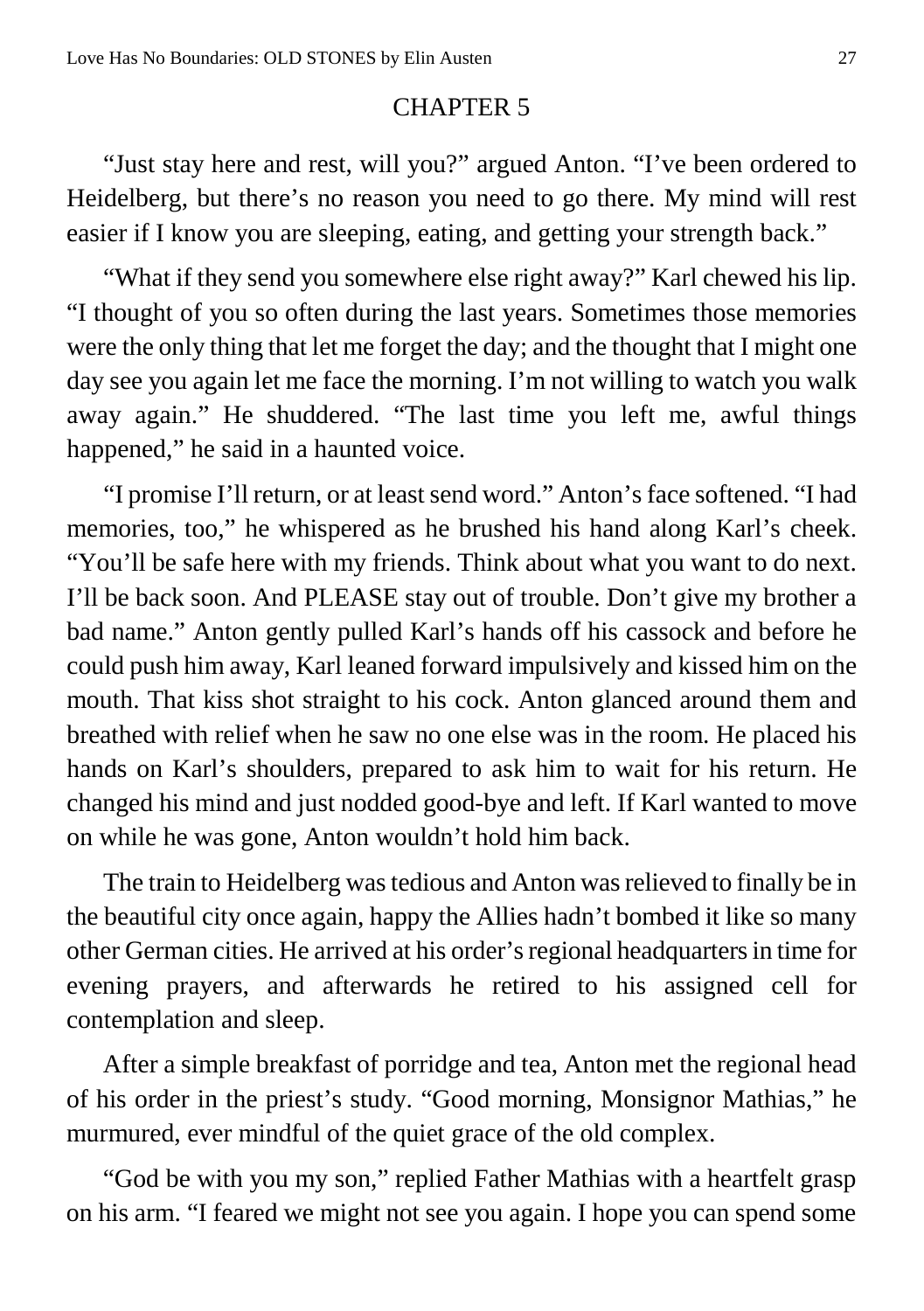time with us. I have always found this to be a healing place. God knows a lot of us need it these days."

Anton took a seat on the faded sofa and clasped his hands between his knees. "Father, my faith is no longer as strong as it was. I have doubts," confessed Anton. The Monsignor listened attentively as Anton described his feelings after learning of the death camps, and how he openly wondered now if God was really listening to anyone at all. He ended by talking about Tabbart's death, and how angry he felt. "I found myself plotting vengeance instead of forgiving them," he said quietly.

Father Mathias nodded his head occasionally and finally spoke after a period of silence. "Evil sometimes wins, but you must pick yourself up and keep going, because what is the alternative?" He counseled. "And do something good in Tabbart's memory. I've always believed that if every act of evil is met with two acts of good, then evil will never win. And look for God in small things… He is still with us. In time, perhaps your faith will return."

Anton spent several days in contemplation while enjoying the serenity of the old church. He found he missed Karl fiercely, and to quiet certain images in his head he did what he always had as a boy. He sought out old stones. Proximity to old stones always left him with a feeling of calm acceptance. Anton smiled to himself at his personal quirk, and let his mind wander down paths he had not examined before. He came to a disturbing discovery. Anton realized that when he was younger, he associated that feeling of calmness with a calling to serve God because he always felt it while sitting in the old stone church attending Mass with his family. That sense of peace led him towards the priesthood.

And how many hours had he spent sitting on a pew and silently talking to God about his feelings for Karl? It's what led him to privately accept his own preference for men, although he was never brave enough to live openly with the man he had loved since his teens. While at university, Anton became a worse coward than that. He had known Karl wouldn't be contained, and Anton had been frightened by the Nazi's policies and tactics regarding homosexuals. He hid his nature and backed away from his flamboyant lover, claiming a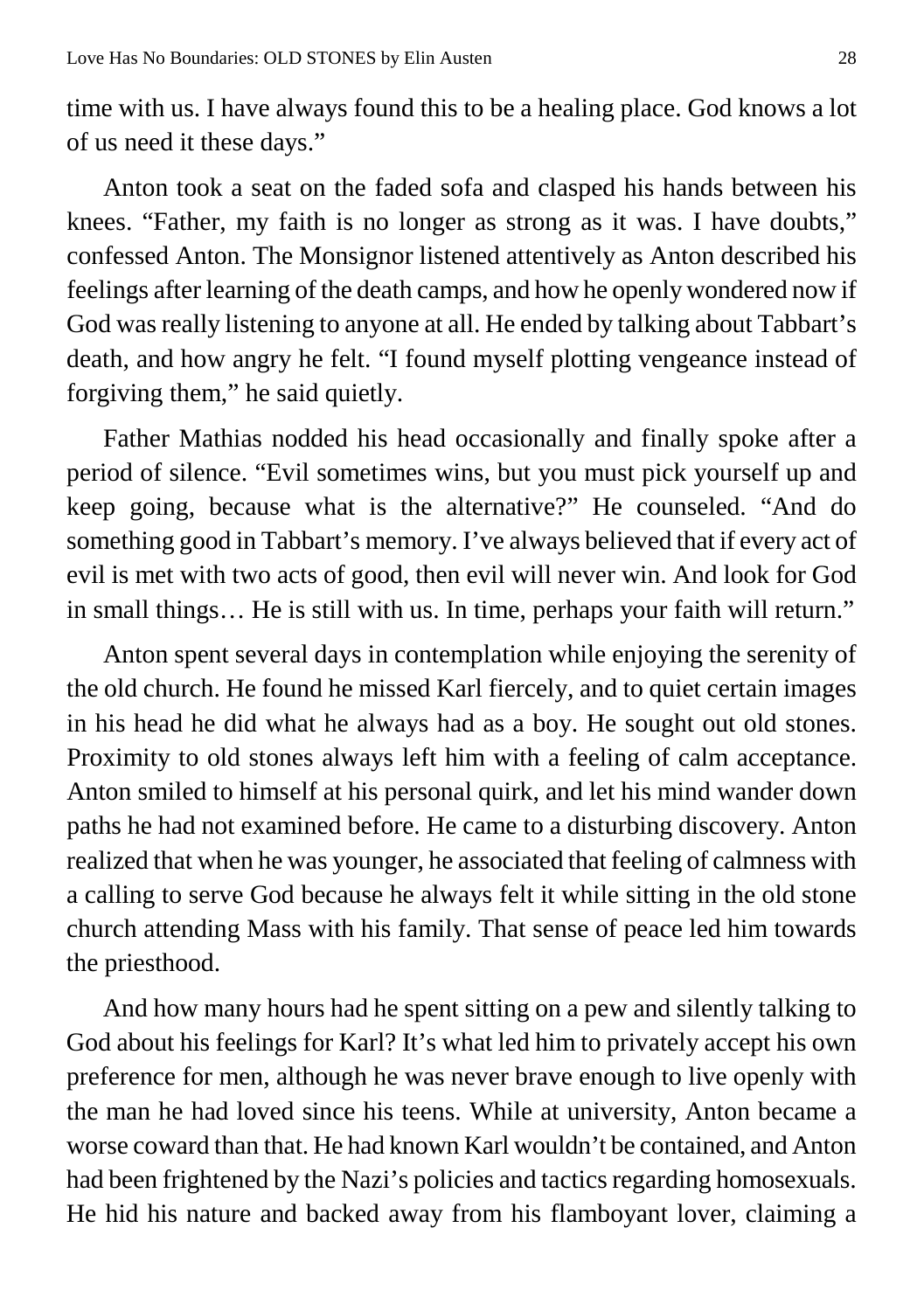calling to serve God. He knew the forced celibacy of the priesthood would excuse him from ever touching Karl again. Anton suddenly stopped midstride, astounded at the clarity of his revelation. Had he become a priest for all the wrong reasons?

He sat down on a low stone wall and rubbed his hair. Where did he go from here? He knew he could ask permission to leave the priesthood, and this wasn't the first time he had considered it. Was he brave enough to accept Karl's love, and return it? Jesus, they could still get arrested for that in this country. The Allies had validated Nazi prison sentences for queers and were enforcing some of them, although they used regular prisons now instead of the work camps.

Anton met again with Father Mathias, and shared his thoughts. "I can forward your request to be released from your vowsto the Vatican, but before you take that last step I have someone I want you to meet," said Father Mathias. "But bear in mind that whatever you decide, you can still perform acts of good… help us start to balance the scales."

<span id="page-28-0"></span>Anton believed he could do that… wanted to do that, and the first two acts would be in memory of Tabbart. Anton met with Father Mathias's friend and talked long into the evening. His future path solidified in his mind, and he knew where he was going now. He trembled with new purpose and couldn't wait until he returned to Karl and told him of his plans. He made arrangements to be on the next train back to Frankfurt. Anton felt in his heart that he had been in exile these last several years and was now going home… to Karl.

\*\*\*\*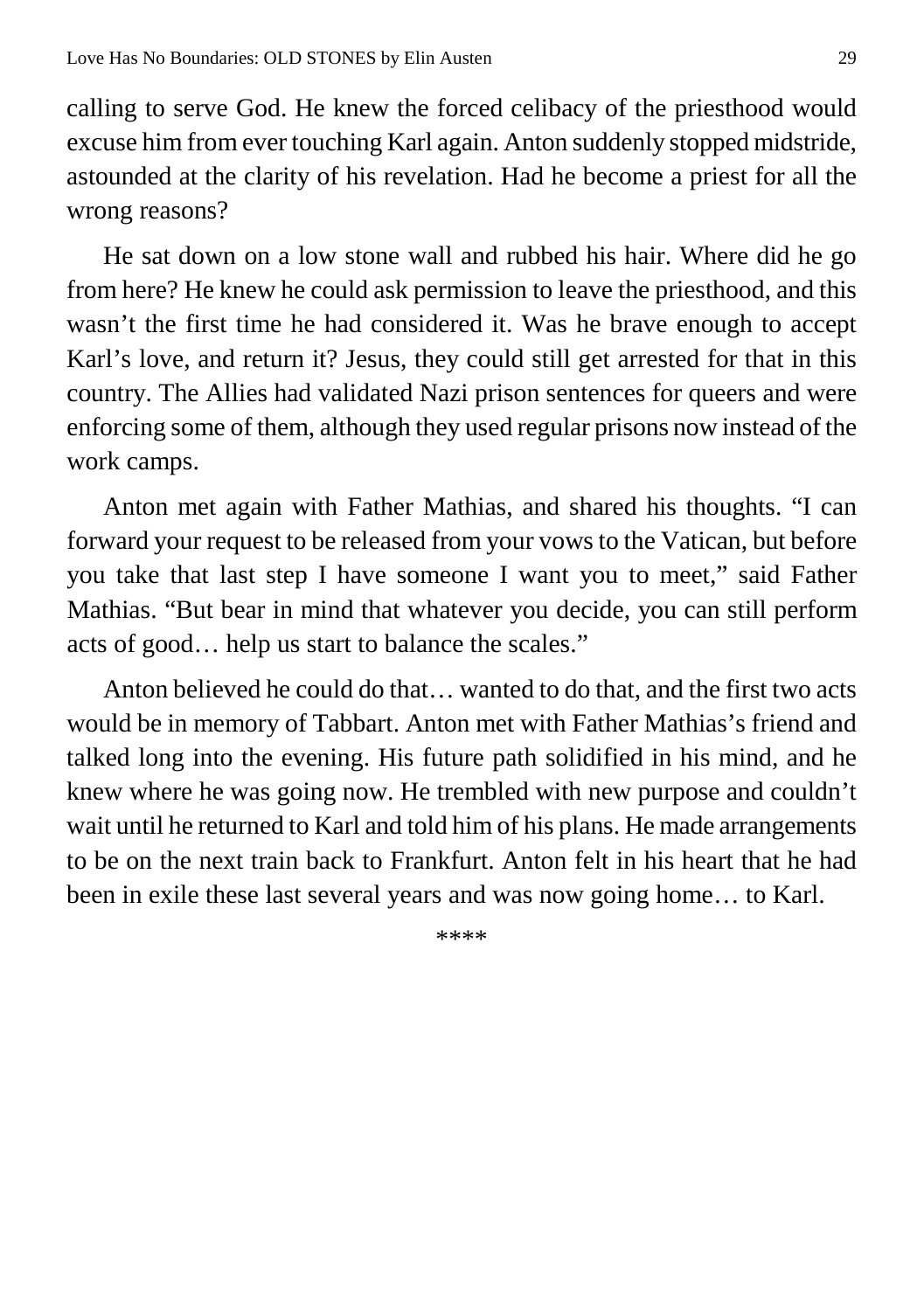#### CHAPTER 6

### *Kibbutz Chaver, Palestine, Spring, 1948*

"A new country soon, and we're part of it." Karl lifted his glass of imported apple juice in a toast. "And we don't have to convert unless we want to."

"Maybe they'll make you an honorary Jew in recognition of all the kids you brought here for resettlement, if you ask them to, Father Horst," laughed Anton.

Karl snorted. "No such thing, and I'm as much a priest as you are these days, *ex*-Father Anton." Karl reached out and grabbed his lover's hand. He leaned back onto the lounge chair set up on their patio and squinted as he looked at the bright blue sky. "How many times did we take groups of good little 'Catholic' kids on trips to the Holy Land?"

"One group about every two months for two years, as long as we kept finding Jewish kids hidden in Catholic orphanages and not claimed by a family member after the war ended. It was good of Father Mathias to suggest it, and I know the old Rabbi he hid during the war masterminded the whole thing. Many acts of good, don't you think?"

"Yes. Too bad we've been made by every border patrol in Europe. I think I need to retire Father Horst. Now aren't you glad I got another set of identity papers in my real name while you were in Heidelberg searching your soul?"

Anton sighed. "You still had a legally-imposed sentence in Germany that the Allies could have made you serve, you debauched pervert," he said fondly. "You risked going to jail for I don't know how many years. I hope you've gotten that out of your system. I'd hate to be thrown out of the new State of Israel because you misbehaved spectacularly."

He squeezed Anton's hand. "They don't care what we do in private. And as long as I have Dr. Stein's testosterone injections and you, I don't think I'll want to leave our bedroomoften." He swung their clasped hands. "By the way, did you know the university in Jerusalem will honor my degree in antiquities,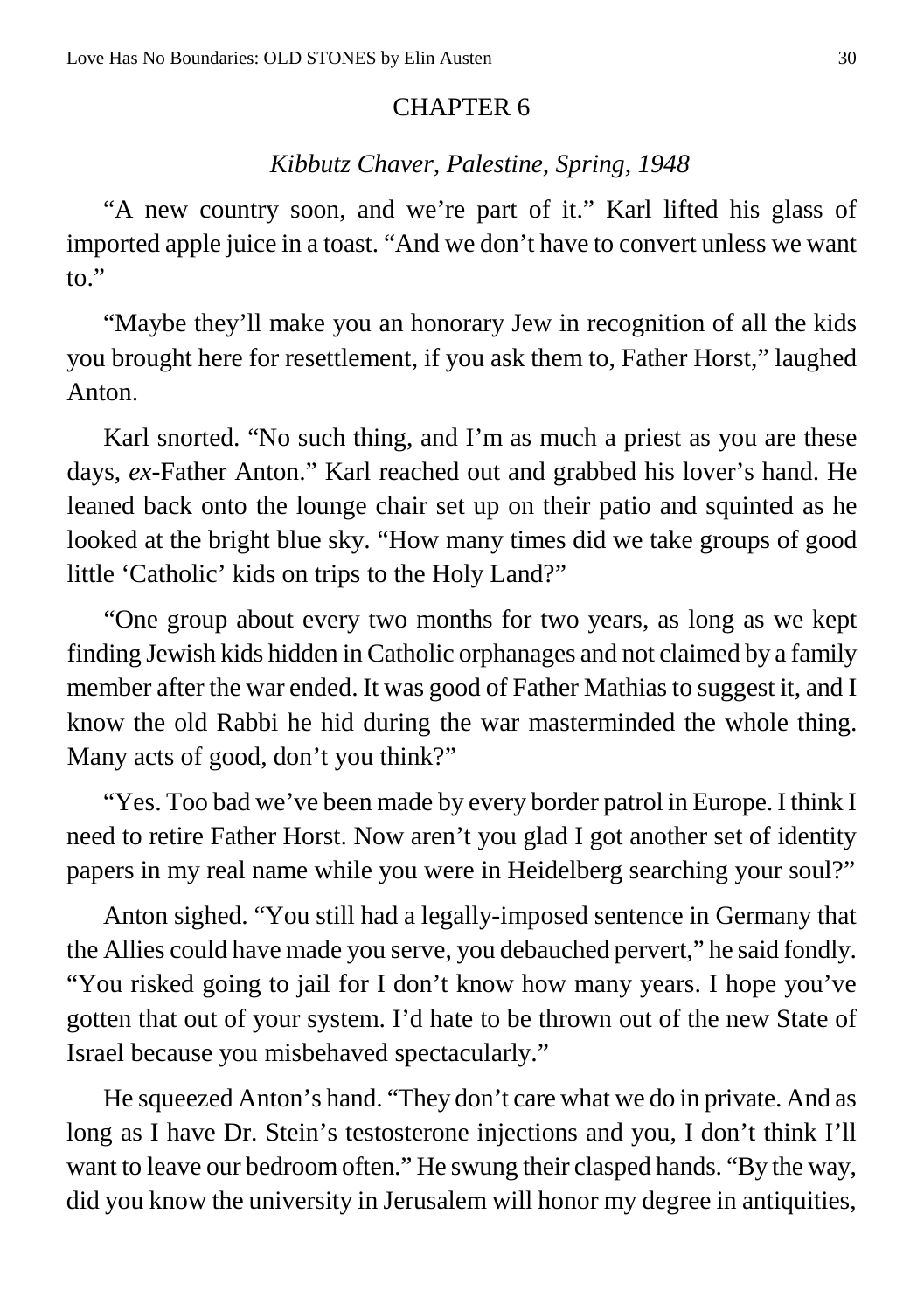even though the Nazi's nullified it? I can teach there if I want. Or I can make a career of helping all those museumslocate itemslooted by the Germans during the war. Several are offering finder's fees. I still have the lists I took when I escaped, you know. I am eternally grateful your dog rescued my satchel from the mud that day." He gave Duzzi a pat on the head as he snoozed under the chair. "How about you? Any plans for the real ex-priest? Maybe become an apple farmer?" he suggested hopefully.

"Wrong climate," Anton laughed. "Maybe I'll try importing, starting with apples. It'd be a shame to waste all those contacts we established." He looked out at the neat green rows of vegetables thriving in the desert with the aid of an innovative irrigation system, and at the dry bone-colored rock cliffs in the distance. "I can see staying here," he murmured. "Lots of old stones."

## **THE END**